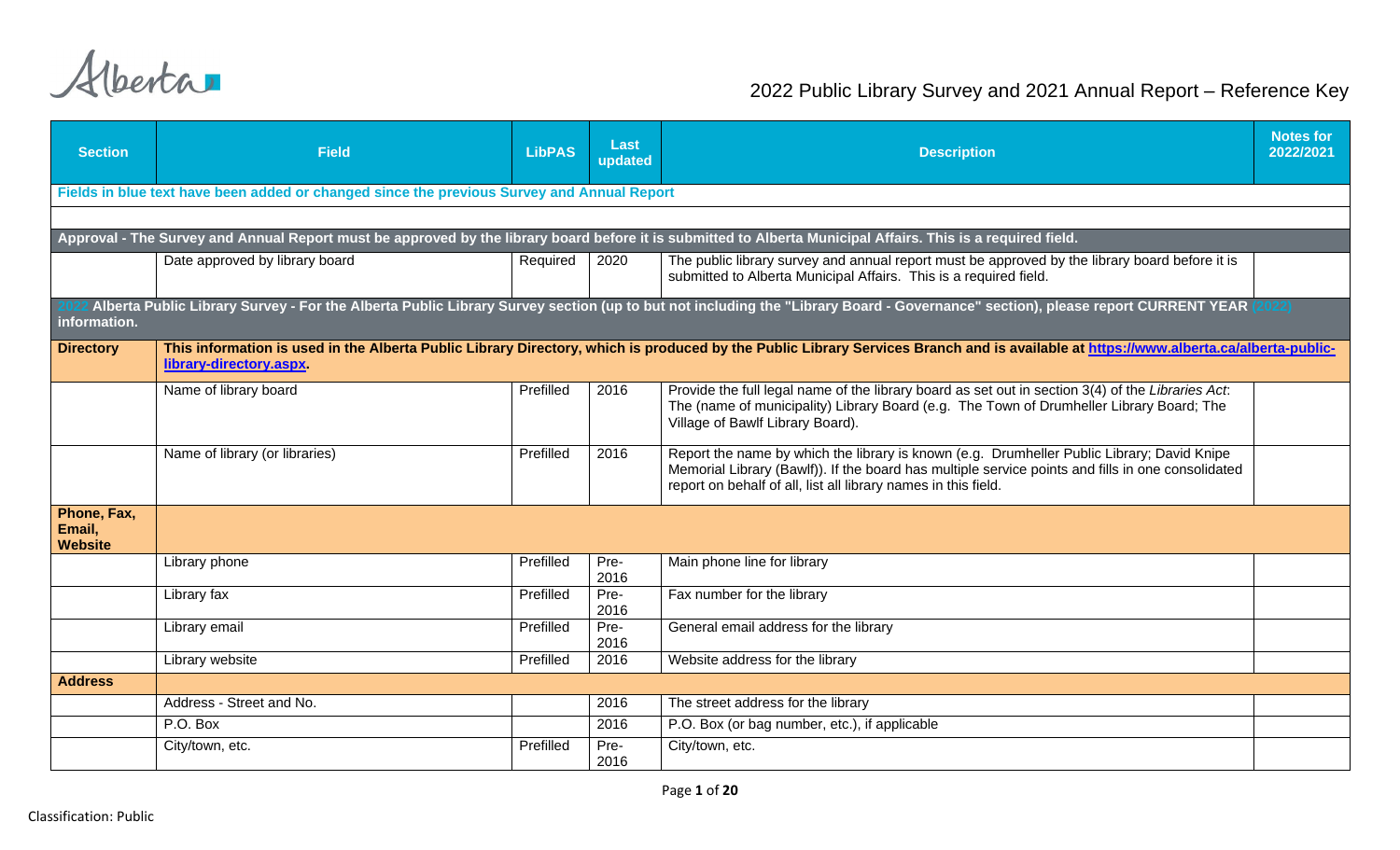| <b>Section</b>                                            | <b>Field</b>                                                                                                                                                                                                                                                                                                                                                                                                                                                                                                                                                                                                                                                                                                                                                                                                                                                                                                                                                                                                                                                                                                                                                                                                                                                                                                                                                                                                                                                                                                                           | <b>LibPAS</b> | <b>Last</b><br>updated | <b>Description</b>                                                                                                                                                                                                                                                                                                             | <b>Notes for</b><br>2022/2021 |  |  |  |
|-----------------------------------------------------------|----------------------------------------------------------------------------------------------------------------------------------------------------------------------------------------------------------------------------------------------------------------------------------------------------------------------------------------------------------------------------------------------------------------------------------------------------------------------------------------------------------------------------------------------------------------------------------------------------------------------------------------------------------------------------------------------------------------------------------------------------------------------------------------------------------------------------------------------------------------------------------------------------------------------------------------------------------------------------------------------------------------------------------------------------------------------------------------------------------------------------------------------------------------------------------------------------------------------------------------------------------------------------------------------------------------------------------------------------------------------------------------------------------------------------------------------------------------------------------------------------------------------------------------|---------------|------------------------|--------------------------------------------------------------------------------------------------------------------------------------------------------------------------------------------------------------------------------------------------------------------------------------------------------------------------------|-------------------------------|--|--|--|
|                                                           | Province                                                                                                                                                                                                                                                                                                                                                                                                                                                                                                                                                                                                                                                                                                                                                                                                                                                                                                                                                                                                                                                                                                                                                                                                                                                                                                                                                                                                                                                                                                                               | Prefilled     | Pre-<br>2016           | Province                                                                                                                                                                                                                                                                                                                       |                               |  |  |  |
|                                                           | Postal code                                                                                                                                                                                                                                                                                                                                                                                                                                                                                                                                                                                                                                                                                                                                                                                                                                                                                                                                                                                                                                                                                                                                                                                                                                                                                                                                                                                                                                                                                                                            | Prefilled     | Pre-<br>2016           | Postal Code                                                                                                                                                                                                                                                                                                                    |                               |  |  |  |
| <b>Contacts</b>                                           |                                                                                                                                                                                                                                                                                                                                                                                                                                                                                                                                                                                                                                                                                                                                                                                                                                                                                                                                                                                                                                                                                                                                                                                                                                                                                                                                                                                                                                                                                                                                        |               |                        |                                                                                                                                                                                                                                                                                                                                |                               |  |  |  |
|                                                           | Library manager - Name                                                                                                                                                                                                                                                                                                                                                                                                                                                                                                                                                                                                                                                                                                                                                                                                                                                                                                                                                                                                                                                                                                                                                                                                                                                                                                                                                                                                                                                                                                                 | Prefilled     | Pre-<br>2016           | Provide the name of the person charged with the management of the daily operations of the<br>library. It includes Chief Librarian, Library Director, or Librarian.                                                                                                                                                             |                               |  |  |  |
|                                                           | Library manager - Email                                                                                                                                                                                                                                                                                                                                                                                                                                                                                                                                                                                                                                                                                                                                                                                                                                                                                                                                                                                                                                                                                                                                                                                                                                                                                                                                                                                                                                                                                                                | Prefilled     | Pre-<br>2016           | The email address that goes directly to the library manager. It may be the same as the library<br>email address.                                                                                                                                                                                                               |                               |  |  |  |
|                                                           | Library manager - Phone                                                                                                                                                                                                                                                                                                                                                                                                                                                                                                                                                                                                                                                                                                                                                                                                                                                                                                                                                                                                                                                                                                                                                                                                                                                                                                                                                                                                                                                                                                                | Prefilled     | Pre-<br>2016           | The business phone number for the library manager. It may be the same as the main phone<br>line for the library.                                                                                                                                                                                                               |                               |  |  |  |
|                                                           | Library manager - Alternate phone                                                                                                                                                                                                                                                                                                                                                                                                                                                                                                                                                                                                                                                                                                                                                                                                                                                                                                                                                                                                                                                                                                                                                                                                                                                                                                                                                                                                                                                                                                      | Prefilled     | Pre-<br>2016           | An alternate phone number that could be used to reach the library manager, if necessary.<br>(This information is not included in the directory).                                                                                                                                                                               |                               |  |  |  |
|                                                           | Respondent - Name                                                                                                                                                                                                                                                                                                                                                                                                                                                                                                                                                                                                                                                                                                                                                                                                                                                                                                                                                                                                                                                                                                                                                                                                                                                                                                                                                                                                                                                                                                                      | Prefilled     | Pre-<br>2016           | If a person other than the library manager prepares the report and survey, please provide<br>their name and contact information. The respondent might be a library staff person, a member<br>of the board, or any person charged with completing the survey and report. (This information<br>is not included in the directory) |                               |  |  |  |
|                                                           | Respondent - Email                                                                                                                                                                                                                                                                                                                                                                                                                                                                                                                                                                                                                                                                                                                                                                                                                                                                                                                                                                                                                                                                                                                                                                                                                                                                                                                                                                                                                                                                                                                     | Prefilled     | Pre-<br>2016           | The email address for the Respondent (if applicable)                                                                                                                                                                                                                                                                           |                               |  |  |  |
|                                                           | Respondent - Phone                                                                                                                                                                                                                                                                                                                                                                                                                                                                                                                                                                                                                                                                                                                                                                                                                                                                                                                                                                                                                                                                                                                                                                                                                                                                                                                                                                                                                                                                                                                     | Prefilled     | Pre-<br>2016           | The business phone number for the respondent (if applicable)                                                                                                                                                                                                                                                                   |                               |  |  |  |
|                                                           | Respondent - Alternate phone                                                                                                                                                                                                                                                                                                                                                                                                                                                                                                                                                                                                                                                                                                                                                                                                                                                                                                                                                                                                                                                                                                                                                                                                                                                                                                                                                                                                                                                                                                           | Prefilled     | Pre-<br>2016           | An alternate phone number for the respondent (if applicable)                                                                                                                                                                                                                                                                   |                               |  |  |  |
| <b>Library</b><br>Management<br>- Board<br><b>Members</b> | Please provide full names, addresses, phone numbers and email addresses (if applicable) for CURRENT board members (i.e. members at the time of filling in this report). Indicate<br>the chairperson (it is not necessary to positions other than chairperson). As well, indicate any board member who is also on the local municipal council. Give the term expiry date<br>(year/month/day) for each board member. Library board term expiry dates (year/month/day) MUST be provided for ALL board members, including those board members who are<br>also councillors. Note: While names of board members are public information, addresses, phone numbers and email addresses are for the use of the Public Library Services<br>Branch only and are not made available to the public. Library Board Term - this is the length of time an individual has been appointed by municipal council to sit on the library<br>board (up to three years). This does not refer to an individual's length of time in a position on the board, e.g. chair, secretary. The Libraries Act requires ALL library board<br>members to be APPOINTED BY MUNICIPAL COUNCIL (Part 1, Section 4). When the municipal council appoints members to the library board there should be written<br>documentation regarding the term of appointment. If there is uncertainty about board member term expiration dates, contact the municipal administrator. If there is no record of<br>library board appointments, please contact Public Library Services Branch. |               |                        |                                                                                                                                                                                                                                                                                                                                |                               |  |  |  |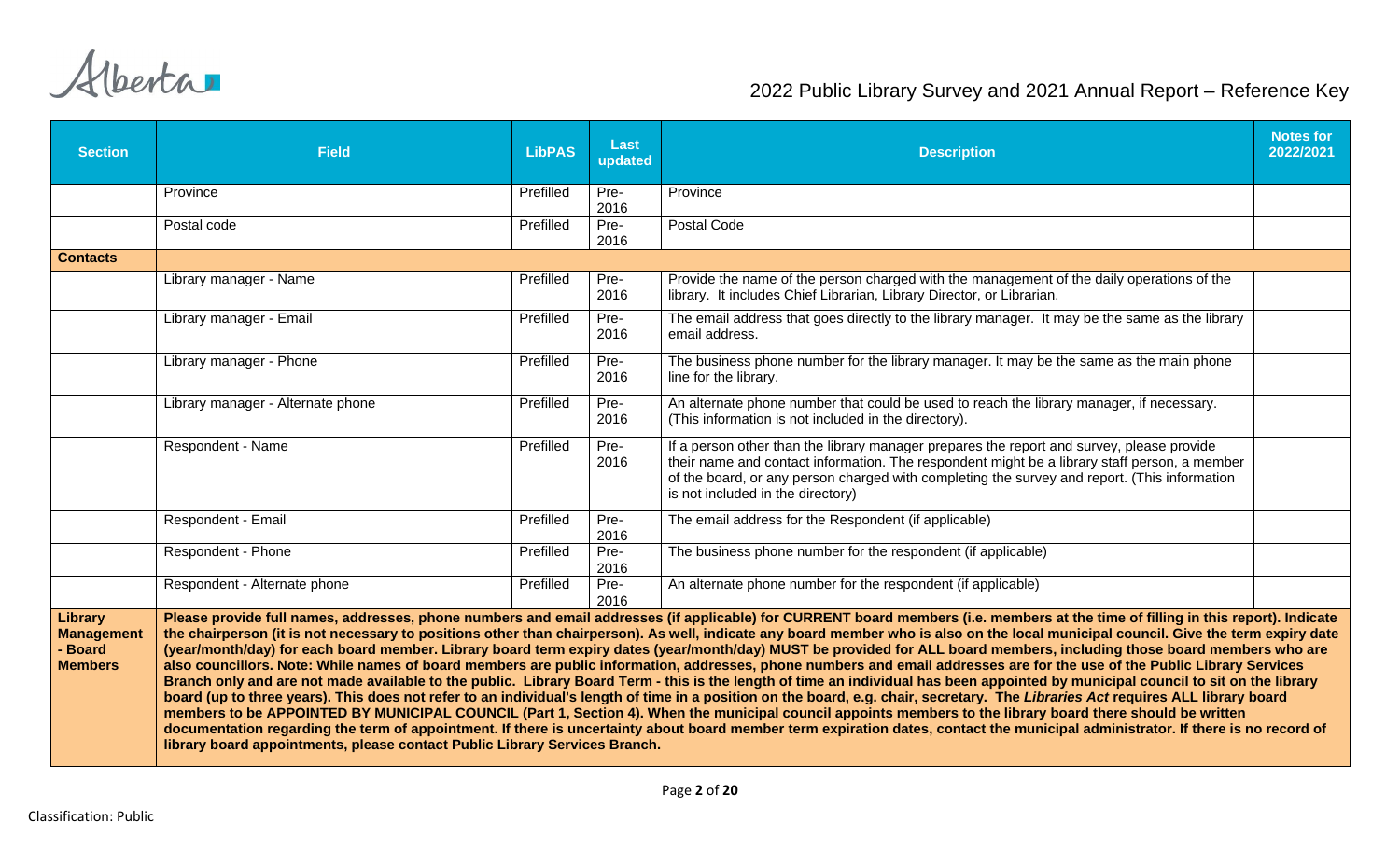| <b>Section</b> | <b>Field</b>                                                                                                                         | <b>LibPAS</b> | <b>Last</b><br>updated | <b>Description</b>                                                                                                                                                                                                           | <b>Notes for</b><br>2022/2021                             |
|----------------|--------------------------------------------------------------------------------------------------------------------------------------|---------------|------------------------|------------------------------------------------------------------------------------------------------------------------------------------------------------------------------------------------------------------------------|-----------------------------------------------------------|
|                | Chairperson - Name                                                                                                                   |               | Pre-<br>2016           | Name of the chairperson                                                                                                                                                                                                      |                                                           |
|                | Chairperson - Address                                                                                                                |               | Pre-<br>2016           | Address of the chairperson                                                                                                                                                                                                   |                                                           |
|                | Chairperson - Phone                                                                                                                  |               | Pre-<br>2016           | Phone number for the chairperson                                                                                                                                                                                             |                                                           |
|                | Chairperson - Email                                                                                                                  |               | Pre-<br>2016           | Email address for the chairperson                                                                                                                                                                                            |                                                           |
|                | Chairperson - Term expiry                                                                                                            |               | 2020                   | Term expiry for the chairperson (year/month/day). This is the date that their current term on<br>the board is set to end. Terms should not exceed three years.                                                               |                                                           |
|                | Chairperson - Councillor                                                                                                             |               | Pre-<br>2016           | Is the chairperson a councillor? Indicate if the chairperson is a councillor on the local<br>municipal council (i.e. the council that established the library board).                                                        |                                                           |
|                | Board member - Name                                                                                                                  |               | Pre-<br>2016           | Name of the board member                                                                                                                                                                                                     |                                                           |
|                | Board member - Address                                                                                                               |               | Pre-<br>2016           | Address of the board member                                                                                                                                                                                                  |                                                           |
|                | Board member - Phone                                                                                                                 |               | Pre-<br>2016           | Phone number for the board member                                                                                                                                                                                            |                                                           |
|                | Board member - Email                                                                                                                 |               | Pre-<br>2016           | Email address for the board member                                                                                                                                                                                           |                                                           |
|                | Board member - Term expiry                                                                                                           |               | 2020                   | Term expiry for the board member (year/month/day). This is the date that their current term on<br>the board is set to end. Terms should not exceed three years.                                                              |                                                           |
|                | Board member - councillor                                                                                                            |               | Pre-<br>2016           | Is the board member a councillor? Indicate if the board member is a councillor on the local<br>municipal council (i.e. the council that established the library board).                                                      |                                                           |
|                | Annual Report - The following sections make up the annual report portion of the form. Please fill in the data for the reporting year |               |                        |                                                                                                                                                                                                                              |                                                           |
|                | <b>Library Management - Governance</b>                                                                                               |               |                        |                                                                                                                                                                                                                              |                                                           |
|                | Library board email (e.g. libraryboard@abclibrary.ca)                                                                                | Prefilled     | 2018                   | Email address specific and dedicated to the library board, e.g. ABClibraryboard@library.ca, if<br>applicable.                                                                                                                |                                                           |
|                | Board meetings held (e.g. Jan 28, Feb 13)                                                                                            |               | 2021                   | Provide the actual dates (e.g. Jan 28, Feb 13) of board meetings held during the reporting<br>year. All library boards are required by the Libraries Act to meet at least once every four<br>months (Part 5, Section 33(1)). | <b>Removed</b><br>reference to<br><b>specific</b><br>year |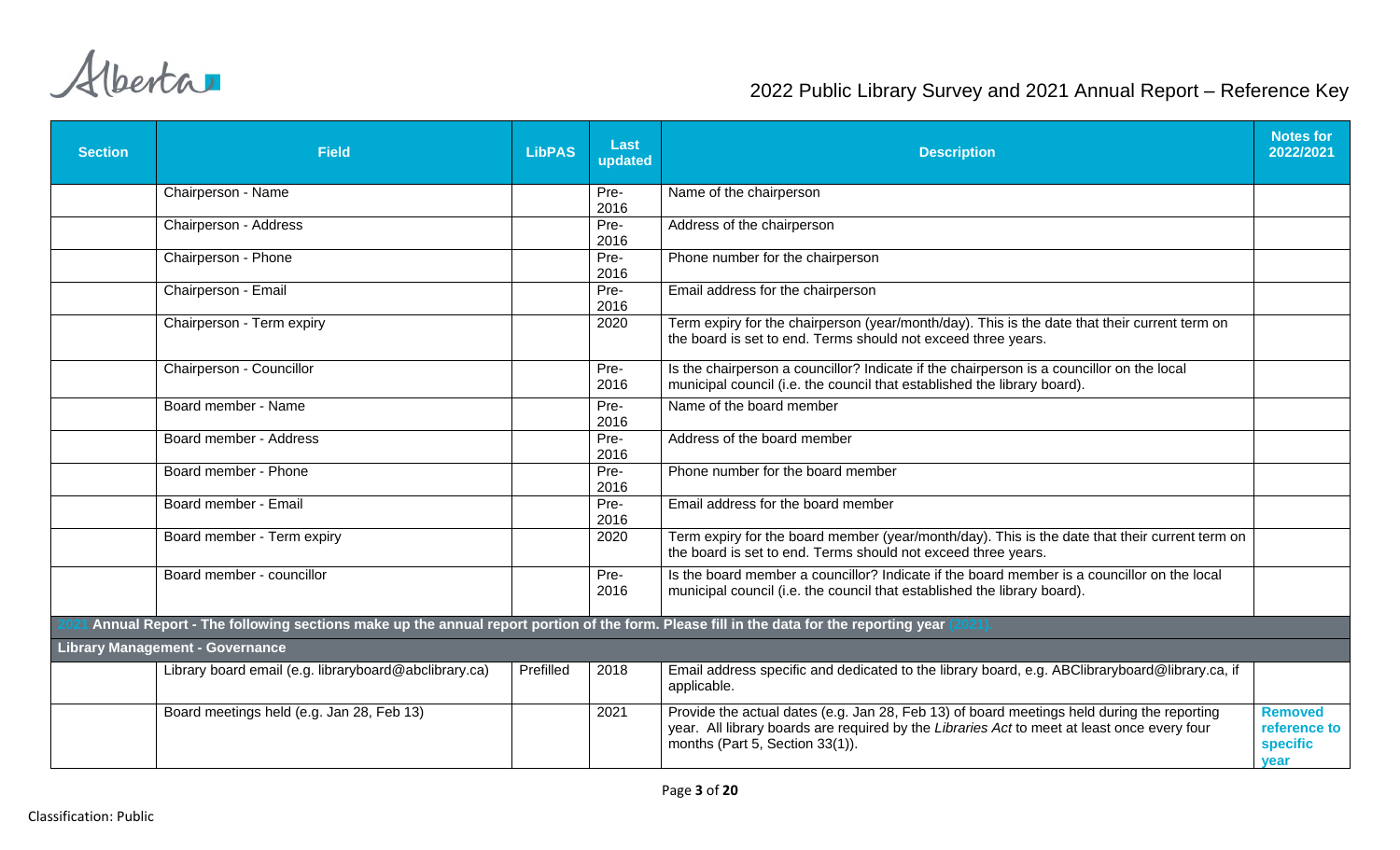| <b>Section</b>                                        | <b>Field</b>                                                                                                                                                                                                                                                                                                                                                                                                                                                                                                                                                                                                                                                                                                                                                                                                                               | <b>LibPAS</b> | Last<br>updated | <b>Description</b>                                                                                                                                                                                                                                                                                                                                         | <b>Notes for</b><br>2022/2021 |  |  |  |  |
|-------------------------------------------------------|--------------------------------------------------------------------------------------------------------------------------------------------------------------------------------------------------------------------------------------------------------------------------------------------------------------------------------------------------------------------------------------------------------------------------------------------------------------------------------------------------------------------------------------------------------------------------------------------------------------------------------------------------------------------------------------------------------------------------------------------------------------------------------------------------------------------------------------------|---------------|-----------------|------------------------------------------------------------------------------------------------------------------------------------------------------------------------------------------------------------------------------------------------------------------------------------------------------------------------------------------------------------|-------------------------------|--|--|--|--|
|                                                       | Board volunteer hours                                                                                                                                                                                                                                                                                                                                                                                                                                                                                                                                                                                                                                                                                                                                                                                                                      |               | Pre-<br>2016    | Please note the amount of time board members volunteer on library board business, e.g.<br>board meetings, committee meetings, etc. (Any volunteer work in the library by board<br>members should be recorded in the "Personnel - Volunteers" section.)                                                                                                     |                               |  |  |  |  |
|                                                       | <b>Building ownership</b>                                                                                                                                                                                                                                                                                                                                                                                                                                                                                                                                                                                                                                                                                                                                                                                                                  | Prefilled     | Pre-<br>2016    | Indicate who owns the building your library service point is situated in. If your board operates<br>multiple service points with different building ownership, please click on the note icon beside<br>the field and enter the additional data. This field prefills with the information from the previous<br>year.                                        |                               |  |  |  |  |
| <b>Library Hours</b>                                  |                                                                                                                                                                                                                                                                                                                                                                                                                                                                                                                                                                                                                                                                                                                                                                                                                                            |               |                 |                                                                                                                                                                                                                                                                                                                                                            |                               |  |  |  |  |
| <b>Hours Open</b><br>per Year                         | Report the total number of hours the library was open for the reporting year. Include hours during the pandemic closure periods (January 1 to March 1 and April 7 to June 10)<br>when services such as curbside pickup or remote reference was still available to library users.                                                                                                                                                                                                                                                                                                                                                                                                                                                                                                                                                           |               |                 |                                                                                                                                                                                                                                                                                                                                                            |                               |  |  |  |  |
|                                                       | Total hours open for reporting year                                                                                                                                                                                                                                                                                                                                                                                                                                                                                                                                                                                                                                                                                                                                                                                                        |               | 2020            | Total hours open for reporting year.                                                                                                                                                                                                                                                                                                                       |                               |  |  |  |  |
| <b>Summary of</b><br><b>Pandemic</b><br><b>Impact</b> |                                                                                                                                                                                                                                                                                                                                                                                                                                                                                                                                                                                                                                                                                                                                                                                                                                            |               |                 | Provide a summary of how the COVID-19 pandemic affected the library's hours of opening for the reporting year. For example, elaborate on how long was the library closed for, if<br>hours were reduced, etc. To report on other ways the pandemic affected public library service delivery, please use the comments field at the end of the annual report. |                               |  |  |  |  |
|                                                       | Summary of impact of pandemic on hours                                                                                                                                                                                                                                                                                                                                                                                                                                                                                                                                                                                                                                                                                                                                                                                                     |               | 2020            | Provide a summary of how the pandemic affected the library's hours of opening for the<br>reporting year. To report on other ways the pandemic affected public library service delivery,<br>please use the comments field at the end of the annual report.                                                                                                  |                               |  |  |  |  |
|                                                       | Personnel - Paid and unpaid staff that worked in the library during the reporting period.                                                                                                                                                                                                                                                                                                                                                                                                                                                                                                                                                                                                                                                                                                                                                  |               |                 |                                                                                                                                                                                                                                                                                                                                                            |                               |  |  |  |  |
| <b>Staff</b>                                          | Report qualifications and the number of all paid staff (full and part time) who worked at the library whether they were paid directly by the board or paid through the municipality.<br>Report total number of employees (i.e., "live bodies") and the total hours worked in the reporting year (paid leaves as per a collective agreement can be included). You may need<br>to get this figure from the individual or agency that does your staff payroll. NOTE: If staff were laid off and re-hired, they are counted as two separate "bodies," therefore they<br>should be counted twice. This will mean that the number of employees will likely increase from last year, while the total hours per year will decrease. Do not include individuals<br>who provided service through a contract, such as custodial staff or bookkeeping. |               |                 |                                                                                                                                                                                                                                                                                                                                                            |                               |  |  |  |  |
|                                                       | MLIS or equivalent - # of employees                                                                                                                                                                                                                                                                                                                                                                                                                                                                                                                                                                                                                                                                                                                                                                                                        |               | Pre-<br>2016    | Number of employees with a master's degree from an accredited library school, or the<br>equivalent.                                                                                                                                                                                                                                                        |                               |  |  |  |  |
|                                                       | MLIS or equivalent - Total hours/yr                                                                                                                                                                                                                                                                                                                                                                                                                                                                                                                                                                                                                                                                                                                                                                                                        |               | Pre-<br>2016    | Total number of hours worked by employees with a master's degree from an accredited library<br>school, or the equivalent.                                                                                                                                                                                                                                  |                               |  |  |  |  |
|                                                       | Other university degree - # of employees                                                                                                                                                                                                                                                                                                                                                                                                                                                                                                                                                                                                                                                                                                                                                                                                   |               | Pre-<br>2016    | Number of employees that graduated from a degree-granting post-secondary institution in any<br>other discipline.                                                                                                                                                                                                                                           |                               |  |  |  |  |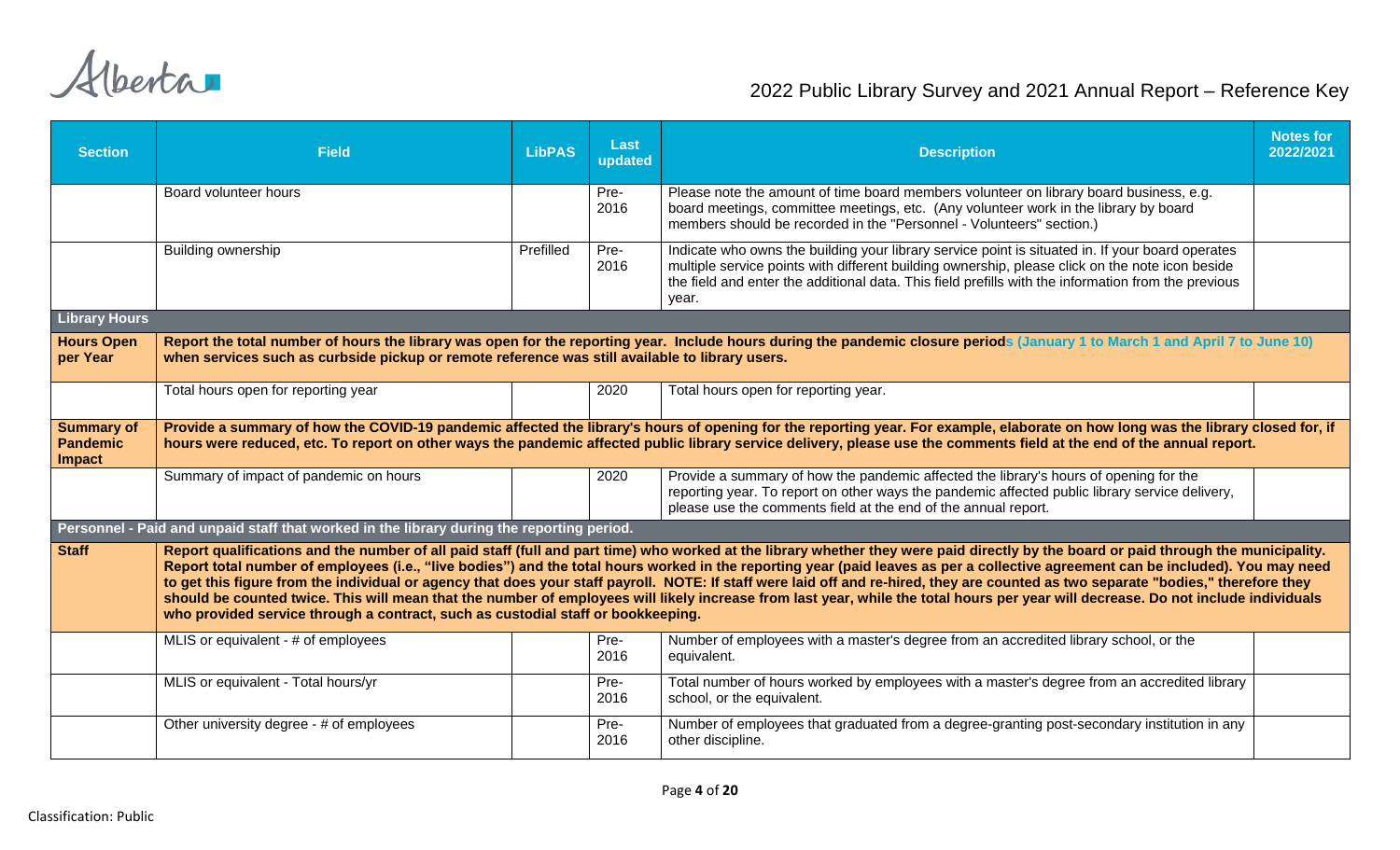| <b>Section</b>    | <b>Field</b>                                                                                                                                                                                                                                                                                                                                                                                                                                                                                                                                                                                                                                                                            | <b>LibPAS</b>       | Last<br>updated | <b>Description</b>                                                                                                                      | <b>Notes for</b><br>2022/2021 |  |  |  |  |
|-------------------|-----------------------------------------------------------------------------------------------------------------------------------------------------------------------------------------------------------------------------------------------------------------------------------------------------------------------------------------------------------------------------------------------------------------------------------------------------------------------------------------------------------------------------------------------------------------------------------------------------------------------------------------------------------------------------------------|---------------------|-----------------|-----------------------------------------------------------------------------------------------------------------------------------------|-------------------------------|--|--|--|--|
|                   | Other university degree - Total hours/yr                                                                                                                                                                                                                                                                                                                                                                                                                                                                                                                                                                                                                                                |                     | Pre-<br>2016    | Total number of hours worked by employees that graduated from a degree-granting post-<br>secondary institution in any other discipline. |                               |  |  |  |  |
|                   | Library technician - # of employees                                                                                                                                                                                                                                                                                                                                                                                                                                                                                                                                                                                                                                                     |                     | Pre-<br>2016    | Number of employees that have a diploma from a recognized library technician program.                                                   |                               |  |  |  |  |
|                   | Library technician - Total hours/yr                                                                                                                                                                                                                                                                                                                                                                                                                                                                                                                                                                                                                                                     |                     | Pre-<br>2016    | Total number of hours worked by employees that have a diploma from a recognized library<br>technician program.                          |                               |  |  |  |  |
|                   | Library operations certificate - # of employees                                                                                                                                                                                                                                                                                                                                                                                                                                                                                                                                                                                                                                         |                     | 2016            | Number of employees that have completed the Library Operations Certificate offered by SAIT.                                             |                               |  |  |  |  |
|                   | Library operations certificate - Total hours/yr                                                                                                                                                                                                                                                                                                                                                                                                                                                                                                                                                                                                                                         |                     | Pre-<br>2016    | Total number of hours worked by employees that have completed the Library Operations<br>Certificate offered by SAIT.                    |                               |  |  |  |  |
|                   | Other tech/college - # of employees                                                                                                                                                                                                                                                                                                                                                                                                                                                                                                                                                                                                                                                     |                     | Pre-<br>2016    | Number of employees that have graduated from a technical institute or college in any other<br>discipline.                               |                               |  |  |  |  |
|                   | Other tech/college - Total hours/yr                                                                                                                                                                                                                                                                                                                                                                                                                                                                                                                                                                                                                                                     |                     | Pre-<br>2016    | Total number of hours worked by employees that have graduated from a technical institute or<br>college in any other discipline.         |                               |  |  |  |  |
|                   | Other - # of employees                                                                                                                                                                                                                                                                                                                                                                                                                                                                                                                                                                                                                                                                  |                     | Pre-<br>2016    | Number of employees that have high school, etc.                                                                                         |                               |  |  |  |  |
|                   | Other - Total hours/yr                                                                                                                                                                                                                                                                                                                                                                                                                                                                                                                                                                                                                                                                  |                     | Pre-<br>2016    | Total number of hours worked by employees that have high school, etc.                                                                   |                               |  |  |  |  |
|                   | Total Staff - # of employees                                                                                                                                                                                                                                                                                                                                                                                                                                                                                                                                                                                                                                                            | Auto-<br>calculated | Pre-<br>2016    | Total number of employees.                                                                                                              |                               |  |  |  |  |
|                   | Total Staff - Total hours/yr                                                                                                                                                                                                                                                                                                                                                                                                                                                                                                                                                                                                                                                            | Auto-<br>calculated | Pre-<br>2016    | Total number of hours worked by employees.                                                                                              |                               |  |  |  |  |
| <b>Volunteers</b> | Report the number of volunteers that assisted with library activities, and the total number of volunteer hours for the reporting year. If a board member volunteered at the library to<br>provide programming, fundraising, outreach or operations (e.g. shelving books), record those hours here. Do not include volunteer hours contributed by board members on<br>library business (e.g. board meetings, committee meetings, etc.). Record those hours in the Alberta Public Library Survey section: Library Management - General > Board<br>volunteer hours. Friends of the Library groups are separate fundraising societies and are therefore counted separately from volunteers. |                     |                 |                                                                                                                                         |                               |  |  |  |  |
|                   | Library operations - # of volunteers                                                                                                                                                                                                                                                                                                                                                                                                                                                                                                                                                                                                                                                    |                     | Pre-<br>2016    | Count the number of volunteers who assisted with library operations, e.g. shelving books,<br>circulation, etc.                          |                               |  |  |  |  |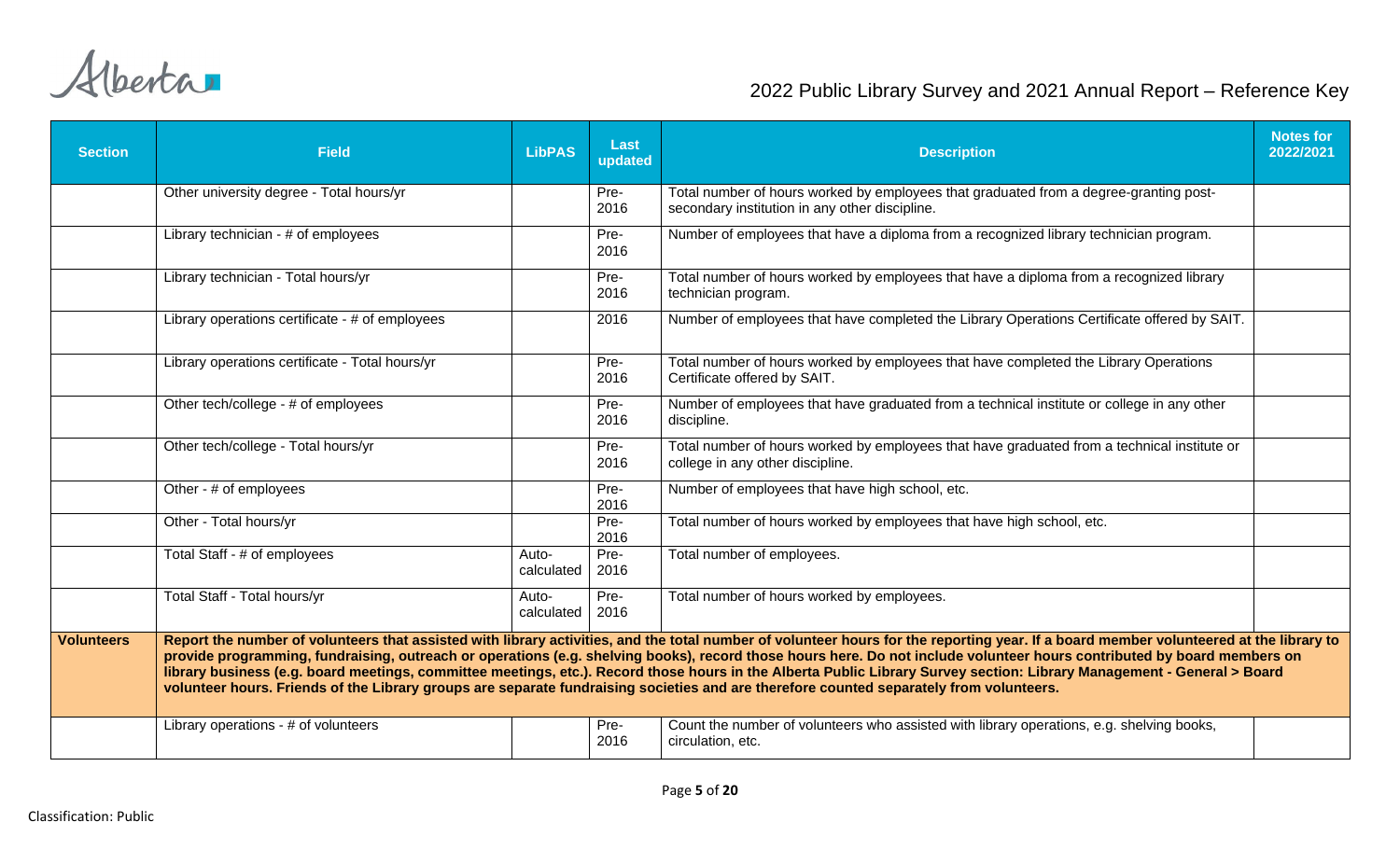| <b>Section</b>                         | <b>Field</b>                                          | <b>LibPAS</b>       | Last<br>updated | <b>Description</b>                                                                                                                    | <b>Notes for</b><br>2022/2021 |
|----------------------------------------|-------------------------------------------------------|---------------------|-----------------|---------------------------------------------------------------------------------------------------------------------------------------|-------------------------------|
|                                        | Library operations - Volunteer hours/yr               |                     | Pre-<br>2016    | Count the total number of hours contributed by volunteers for library operations, e.g. shelving<br>books, circulation, etc.           |                               |
|                                        | Library programming - # of volunteers                 |                     | Pre-<br>2016    | Count the number of volunteers who assisted with library programming.                                                                 |                               |
|                                        | Library programming - Volunteer hours/yr              |                     | Pre-<br>2016    | Count the total number of hours contributed by volunteers for library programming.                                                    |                               |
|                                        | Fundraising (aside from Friends) - # of volunteers    |                     | Pre-<br>2016    | Count the number of volunteers who assisted with fundraising. Do not include time<br>contributed by a Friends of the Library society. |                               |
|                                        | Fundraising (aside from Friends) - Volunteer hours/yr |                     | Pre-<br>2016    | Count the total number of hours contributed by volunteers for fundraising. Do not include time<br>contributed by a Friends society.   |                               |
|                                        | Outreach - # of volunteers                            |                     | Pre-<br>2016    | Count the number of volunteers who assisted with library outreach.                                                                    |                               |
|                                        | Outreach - volunteer hours/yr                         |                     | Pre-<br>2016    | Count the total number of hours contributed by volunteers for outreach.                                                               |                               |
|                                        | Total volunteers - # of volunteers                    | Auto-<br>calculated | Pre-<br>2016    | Total number of volunteers.                                                                                                           |                               |
|                                        | Total volunteers - Volunteer hours/yr                 | Auto-<br>calculated | Pre-<br>2016    | Total number of hours contributed by volunteers.                                                                                      |                               |
|                                        | Friends of the Library - # of volunteers              |                     | Pre-<br>2016    | Count the number of members on the Friends of the Library society, if applicable.                                                     |                               |
|                                        | Friends of the Library - Volunteer hours/yr           |                     | Pre-<br>2016    | Count the total number of hours contributed by members of the Friends of the Library society,<br>if applicable.                       |                               |
| <b>Collections/Resources</b>           |                                                       |                     |                 |                                                                                                                                       |                               |
| <b>Collection</b><br><b>Management</b> |                                                       |                     |                 |                                                                                                                                       |                               |
|                                        | Print items - Acquired                                |                     | Pre-<br>2016    | Report the number of new print items acquired in the reporting year.                                                                  |                               |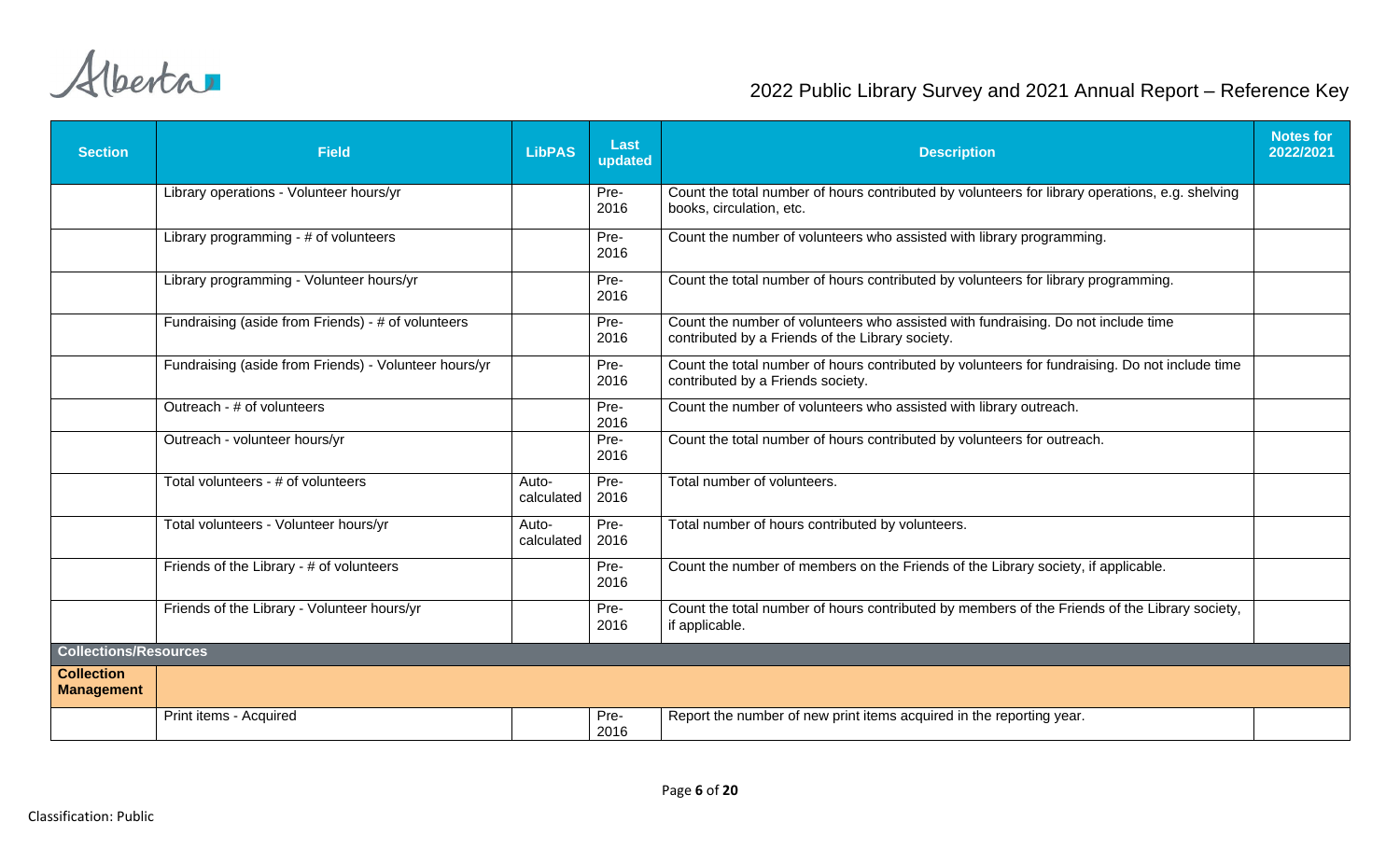| <b>Section</b>                   | <b>Field</b>                                                  | <b>LibPAS</b>       | Last<br>updated | <b>Description</b>                                                                                                                                                                                                                               | <b>Notes for</b><br>2022/2021 |
|----------------------------------|---------------------------------------------------------------|---------------------|-----------------|--------------------------------------------------------------------------------------------------------------------------------------------------------------------------------------------------------------------------------------------------|-------------------------------|
|                                  | Print items - Withdrawn                                       |                     | Pre-<br>2016    | Report the number of print items withdrawn in the reporting year (through discards, lost items,<br>$etc.$ ).                                                                                                                                     |                               |
|                                  | Non-print items - Acquired                                    |                     | Pre-<br>2016    | Report the number of new non-print items acquired in the reporting year.                                                                                                                                                                         |                               |
|                                  | Non-print items - Withdrawn                                   |                     | Pre-<br>2016    | Report the number of non-print items withdrawn in the reporting year (through discards, lost<br>items, etc.).                                                                                                                                    |                               |
|                                  | <b>Total - Acquired</b>                                       | Auto-<br>calculated | 2016            | Total items acquired.                                                                                                                                                                                                                            |                               |
|                                  | Total - Withdrawn                                             | Auto-<br>calculated | 2016            | Total items withdrawn.                                                                                                                                                                                                                           |                               |
| <b>Print Items</b>               | or MP3 books. They will be recorded in subsequent categories. |                     |                 | In this section, include all materials/books (in all categories) in print format. Include both catalogued and uncatalogued print materials/books. Do not include audiobooks, Ebooks                                                              |                               |
|                                  | Print volumes                                                 |                     | Pre-<br>2016    | Include all books (in all categories) in print format. Include both catalogued and uncatalogued<br>books. Do not include audiobooks, eBooks or MP3 books here as they are recorded in<br>subsequent categories.                                  |                               |
|                                  | Periodicals (number of issues)                                |                     | Pre-<br>2016    | Report the number of print magazine and newspaper issues for titles which your library board<br>subscribes to (catalogued and uncatalogued). Note: Please do not count virtual magazine<br>newspaper titles or online databases in this section. |                               |
|                                  | Total print                                                   |                     | Pre-<br>2016    | Total print items, including periodical issues                                                                                                                                                                                                   |                               |
| <b>Non-Print</b><br><b>Items</b> | binding, encasement or other clear distinction.               |                     |                 | Provide a count of each physical unit for a non-print item by category. DEFINITION: A physical unit of library material distinguished from other single units by a separate                                                                      |                               |
|                                  | Audiobooks                                                    |                     | Pre-<br>2016    | Count spoken word/audiobook sound recordings, including but not limited to: compact disc,<br>DAISY book, Playaway, etc.                                                                                                                          |                               |
|                                  | Music                                                         |                     | Pre-<br>2016    | Count music recordings, including but not limited to: compact disc, LP record, etc.                                                                                                                                                              |                               |
|                                  | Video                                                         |                     | Pre-<br>2016    | Count video recordings, including but not limited to: movies, television series, and<br>documentaries in DVD or Blue-ray formats, film, etc.                                                                                                     |                               |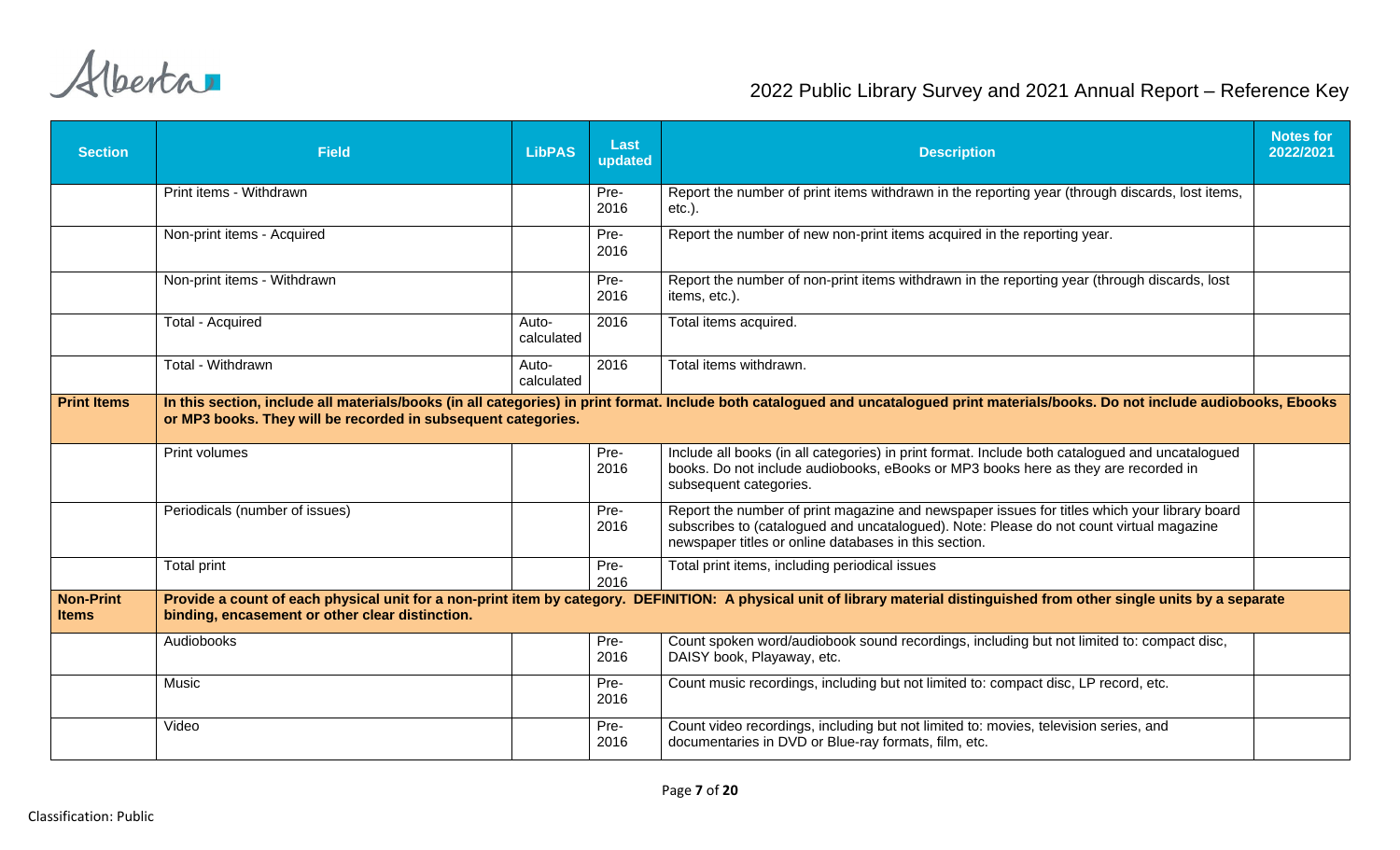| <b>Section</b>                                     | <b>Field</b>                                               | <b>LibPAS</b>       | Last<br>updated | <b>Description</b>                                                                                                                                                                                                                                                                                                                                                | <b>Notes for</b><br>2022/2021 |
|----------------------------------------------------|------------------------------------------------------------|---------------------|-----------------|-------------------------------------------------------------------------------------------------------------------------------------------------------------------------------------------------------------------------------------------------------------------------------------------------------------------------------------------------------------------|-------------------------------|
|                                                    | Software/videogames                                        |                     | Pre-<br>2016    | Count software and videogames, including but not limited to: console videogames (Xbox,<br>PS4, etc.), PC software, etc.                                                                                                                                                                                                                                           |                               |
|                                                    | <b>Kits</b>                                                |                     | 2016            | Count kits, including but not limited to: storytime-in-a-bag, book and CD combinations, book<br>club kits, etc.                                                                                                                                                                                                                                                   |                               |
|                                                    | Objects                                                    |                     | 2016            | Count objects available for loan, including but not limited to: telescopes, baking pans,<br>equipment, devices, etc.                                                                                                                                                                                                                                              |                               |
|                                                    | Other                                                      |                     | Pre-<br>2016    | Count any other non-print items not included elsewhere, if they are available for loan.                                                                                                                                                                                                                                                                           |                               |
|                                                    | Total non-print                                            | Auto-<br>calculated | 2016            | Total non-print items.                                                                                                                                                                                                                                                                                                                                            |                               |
| <b>Virtual Items</b><br>(Licensed by<br>the board) | the Public Library Services Branch (PLSB) in this section. |                     |                 | If the library board licenses any virtual resources such as eBooks, MP3 audiobooks, online magazine subscriptions, movies or games, include those items in this section. Count<br>only items licensed by your board. If you are a node library, include licenses brokered by The Alberta Library (TAL). Do not count databases licensed by your library system or |                               |
|                                                    | eBooks                                                     |                     | Pre-<br>2016    | Count eBooks in EPUB format, PDF format, etc. licensed by your board. Do not include items<br>or collections licensed by your library system or PLSB.                                                                                                                                                                                                             |                               |
|                                                    | Periodicals                                                |                     | Pre-<br>2016    | Count the number of virtual magazine and newspaper issues for titles to which your library<br>board subscribes. Do not include items or collections licensed by your library system or<br>PLSB.                                                                                                                                                                   |                               |
|                                                    | Audiobooks                                                 |                     | Pre-<br>2016    | Count downloadable spoken word/audiobook recordings in MP3 format, WMA format, etc. Do<br>not include items or collections licensed by your library system or PLSB.                                                                                                                                                                                               |                               |
|                                                    | Music                                                      |                     | Pre-<br>2016    | Count the number of albums available via online streaming or downloadable music services to<br>with your library board subscribes. Do not include items or collections licensed by your library<br>system or PLSB.                                                                                                                                                |                               |
|                                                    | Video                                                      |                     | Pre-<br>2016    | Count the number of items available via online streaming or downloadable video services to<br>which your library board subscribes. Do not include items or collections licensed by your<br>library system or PLSB.                                                                                                                                                |                               |
|                                                    | Games                                                      |                     | Pre-<br>2016    | Count subscriptions to online video games. Do not include items or collections licensed by<br>your library system.                                                                                                                                                                                                                                                |                               |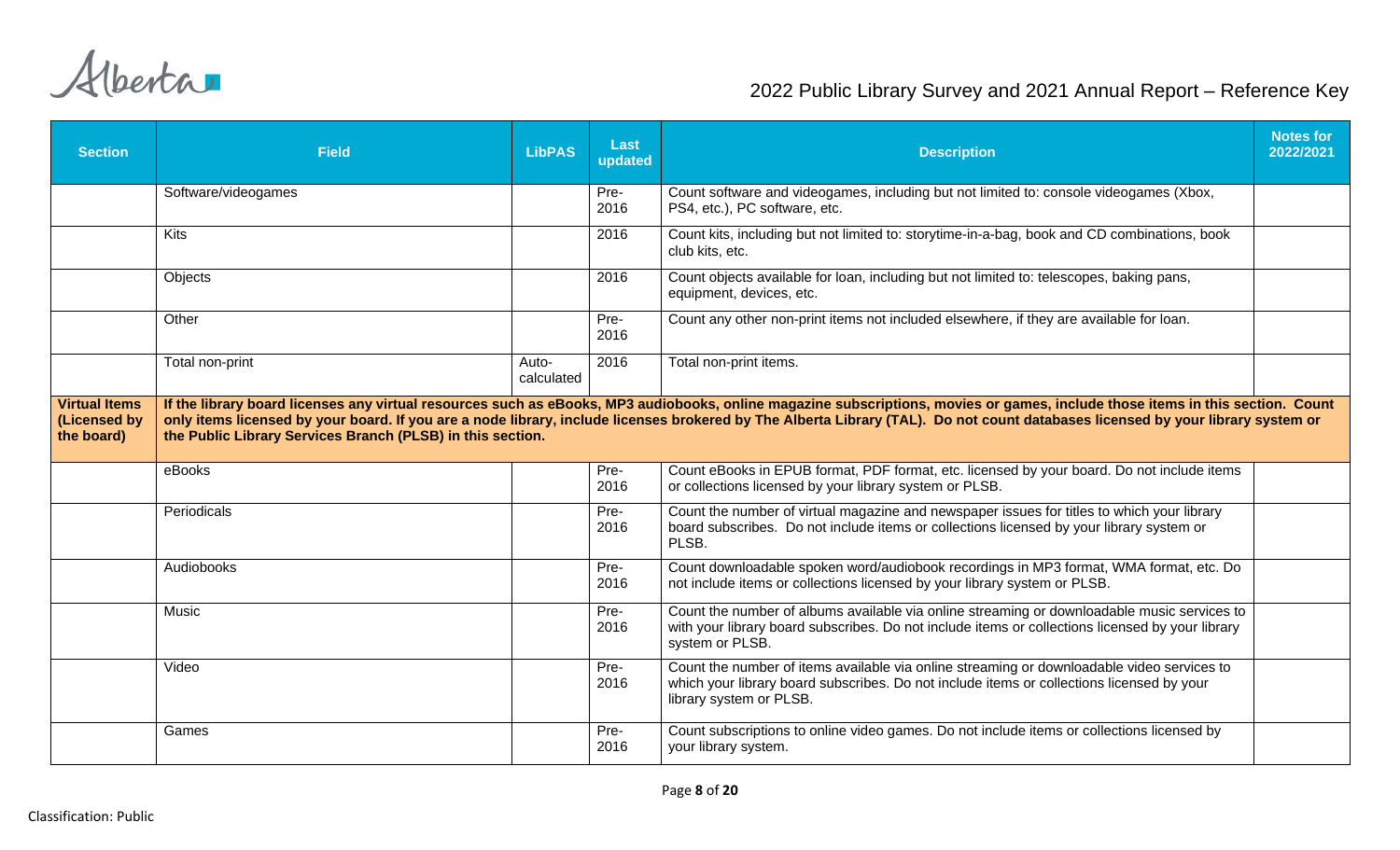| <b>Section</b>                                  | <b>Field</b>                                                          | <b>LibPAS</b>       | Last<br>updated | <b>Description</b>                                                                                                                                                                                                                                                                                                                                                     | <b>Notes for</b><br>2022/2021 |
|-------------------------------------------------|-----------------------------------------------------------------------|---------------------|-----------------|------------------------------------------------------------------------------------------------------------------------------------------------------------------------------------------------------------------------------------------------------------------------------------------------------------------------------------------------------------------------|-------------------------------|
|                                                 | Databases                                                             |                     | 2016            | Count subscriptions to databases or online resources (e.g. Lynda.com, Grant Connect, etc.)<br>to which your library board subscribes. Include databases brokered by TAL, but do not include<br>those licensed by your library system or PLSB.                                                                                                                          |                               |
|                                                 | Other                                                                 |                     | Pre-<br>2016    | Any other virtual resource licensed by your library board not otherwise specified. Do not<br>include items or collections licensed by your library system or PLSB.                                                                                                                                                                                                     |                               |
|                                                 | <b>Total licensed items</b>                                           | Auto-<br>calculated | 2016            | Total number of items or collections licensed by your library board.                                                                                                                                                                                                                                                                                                   |                               |
| Library<br><b>Board</b><br><b>Contributions</b> |                                                                       |                     |                 | If the library board contributed money to your library system for licensing virtual materials (e.g. eBooks, virtual magazine subscriptions, etc.), during the reporting year, please<br>indicate the dollar amount contributed. The items that have been licensed on behalf of your board will be counted in the annual report completed by your library system.       |                               |
|                                                 | Contribution                                                          |                     | 2016            | If the library board contributed money to your library system for licensing virtual materials (e.g.<br>eBooks, virtual magazine subscriptions, etc.), during the reporting year, please indicate the<br>dollar amount contributed. The items that have been licensed on behalf of your board will be<br>counted in the annual report completed by your library system. |                               |
| <b>Totals</b>                                   |                                                                       |                     |                 |                                                                                                                                                                                                                                                                                                                                                                        |                               |
|                                                 | Total physical collection                                             | Auto-<br>calculated | Pre-<br>2016    | Total of print and non-print items.                                                                                                                                                                                                                                                                                                                                    |                               |
|                                                 | Total licensed virtual collection                                     | Auto-<br>calculated | Pre-<br>2016    | Total number of virtual items owned or licensed by the library board.                                                                                                                                                                                                                                                                                                  |                               |
|                                                 | <b>Total collections</b>                                              | Auto-<br>calculated | Pre-<br>2016    | Total of physical and virtual collections combined.                                                                                                                                                                                                                                                                                                                    |                               |
| <b>Circulation</b>                              |                                                                       |                     |                 |                                                                                                                                                                                                                                                                                                                                                                        |                               |
| <b>Direct</b><br><b>Circulations</b>            | library. Do not include interlibrary loans loaned to other libraries. |                     |                 | Report number of items circulated directly to library users during the reporting year. Include all items that were signed out for use, whether the use was inside or outside the                                                                                                                                                                                       |                               |
|                                                 | Adult print                                                           |                     | Pre-<br>2016    | Report number of adult print items circulated directly to library users. Do not include<br>interlibrary loans loaned to other libraries.                                                                                                                                                                                                                               |                               |
|                                                 | Young adult print                                                     |                     | 2016            | Report number of young adult print items circulated directly to library users. Do not include<br>interlibrary loans loaned to other libraries.                                                                                                                                                                                                                         |                               |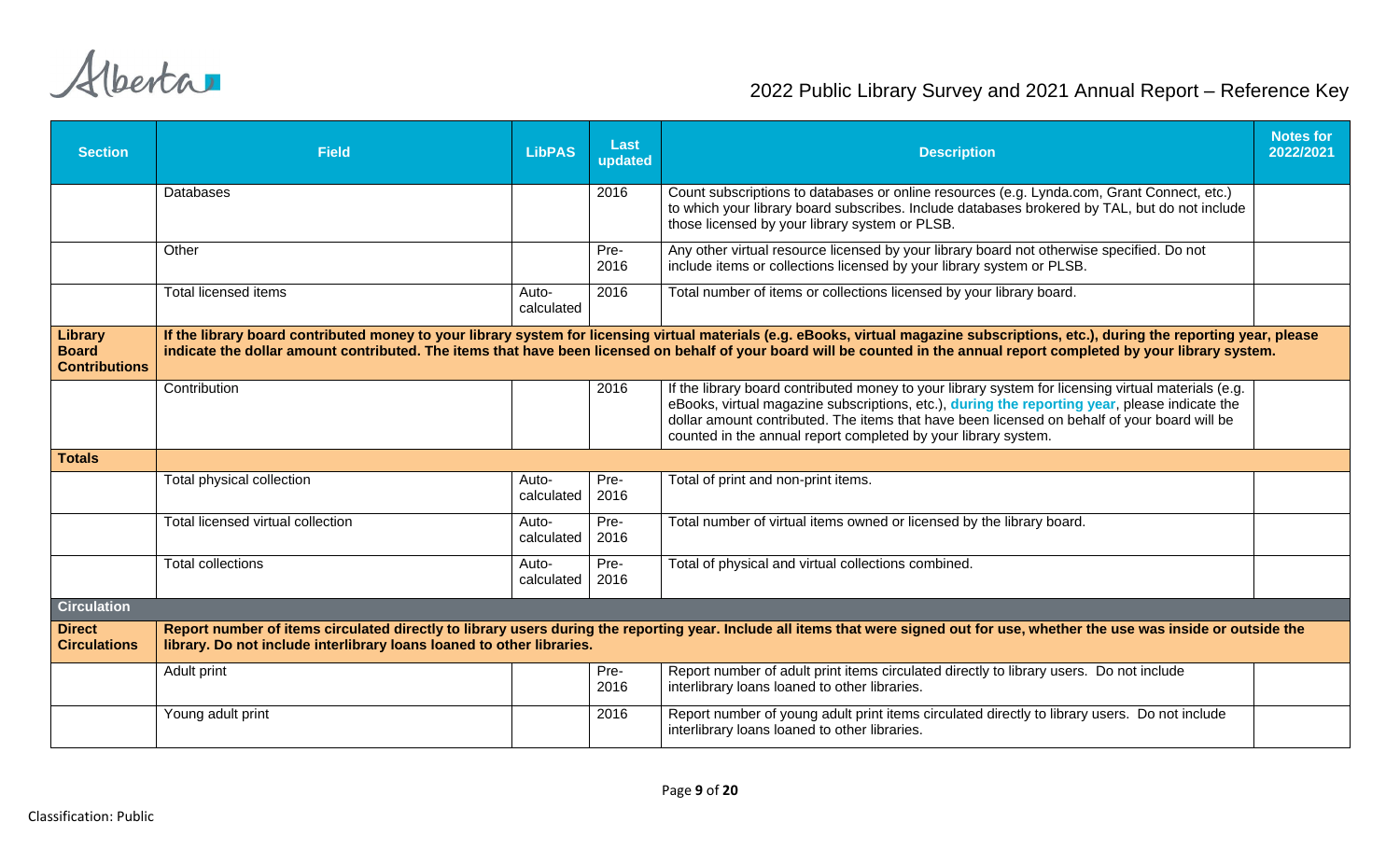| <b>Section</b>                                     | <b>Field</b>                                                                     | <b>LibPAS</b>       | Last<br>updated | <b>Description</b>                                                                                                                                                                                                                    | <b>Notes for</b><br>2022/2021 |
|----------------------------------------------------|----------------------------------------------------------------------------------|---------------------|-----------------|---------------------------------------------------------------------------------------------------------------------------------------------------------------------------------------------------------------------------------------|-------------------------------|
|                                                    | Juvenile print                                                                   |                     | Pre-<br>2016    | Report number of juvenile print items circulated directly to library users. Do not include<br>interlibrary loans loaned to other libraries.                                                                                           |                               |
|                                                    | Adult non-print                                                                  |                     | Pre-<br>2016    | Report number of adult non-print items circulated directly to library users. Do not include<br>interlibrary loans loaned to other libraries.                                                                                          |                               |
|                                                    | Young adult non-print                                                            |                     | 2016            | Report number of young adult non-print items circulated directly to library users. Do not<br>include interlibrary loans loaned to other libraries.                                                                                    |                               |
|                                                    | Juvenile non-print                                                               |                     | Pre-<br>2016    | Report number of juvenile non-print items circulated directly to library users. Do not include<br>interlibrary loans loaned to other libraries.                                                                                       |                               |
| <b>Direct</b><br><b>Circulations,</b><br>continued | Non-catalogued                                                                   |                     | 2016            | Report the number of uncatalogued items (print and non-print) circulated directly to library<br>users. Do not include interlibrary loans loaned to other libraries.                                                                   |                               |
|                                                    | Periodicals                                                                      |                     | Pre-<br>2016    | Report the number of print magazine and newspaper issues circulated directly to library<br>users. Do not include interlibrary loans loaned to other libraries.                                                                        |                               |
|                                                    | Virtual                                                                          |                     | Pre-<br>2016    | Report the number of virtual items circulated - either via streaming or as a download - for a<br>distinct, limited time period through the circulation system (or another product) and were<br>reported to the library as circulated. |                               |
|                                                    | Total direct circulation                                                         | Auto-<br>calculated | 2016            | <b>Total direct circulation</b>                                                                                                                                                                                                       |                               |
|                                                    | Bulk loans (not reported above)                                                  |                     | Pre-<br>2016    | Count all items lent to institutions such as other libraries, schools, hospitals, prisons, senior<br>citizen homes, etc. if not included in direct circulations. Do not include interlibrary loans.                                   |                               |
|                                                    | <b>Total circulation</b>                                                         | Auto-<br>calculated | 2016            | Total circulation                                                                                                                                                                                                                     |                               |
| <b>Interlibrary</b><br>Loan                        | requested item (e.g. a photocopy) is also considered to be an interlibrary loan. |                     |                 | Interlibrary loan is the loan of a library item (or items) from the collection of one library to another library in order to fill a request for a patron. Providing a substitute for the                                              |                               |
|                                                    | Within Alberta, including within library system -<br>Borrowed                    |                     | Pre-<br>2016    | Number of items borrowed from within Alberta, including within library system                                                                                                                                                         |                               |
|                                                    | Within Alberta, including within library system - Lent                           |                     | Pre-<br>2016    | Number of items lent within Alberta, including within library system                                                                                                                                                                  |                               |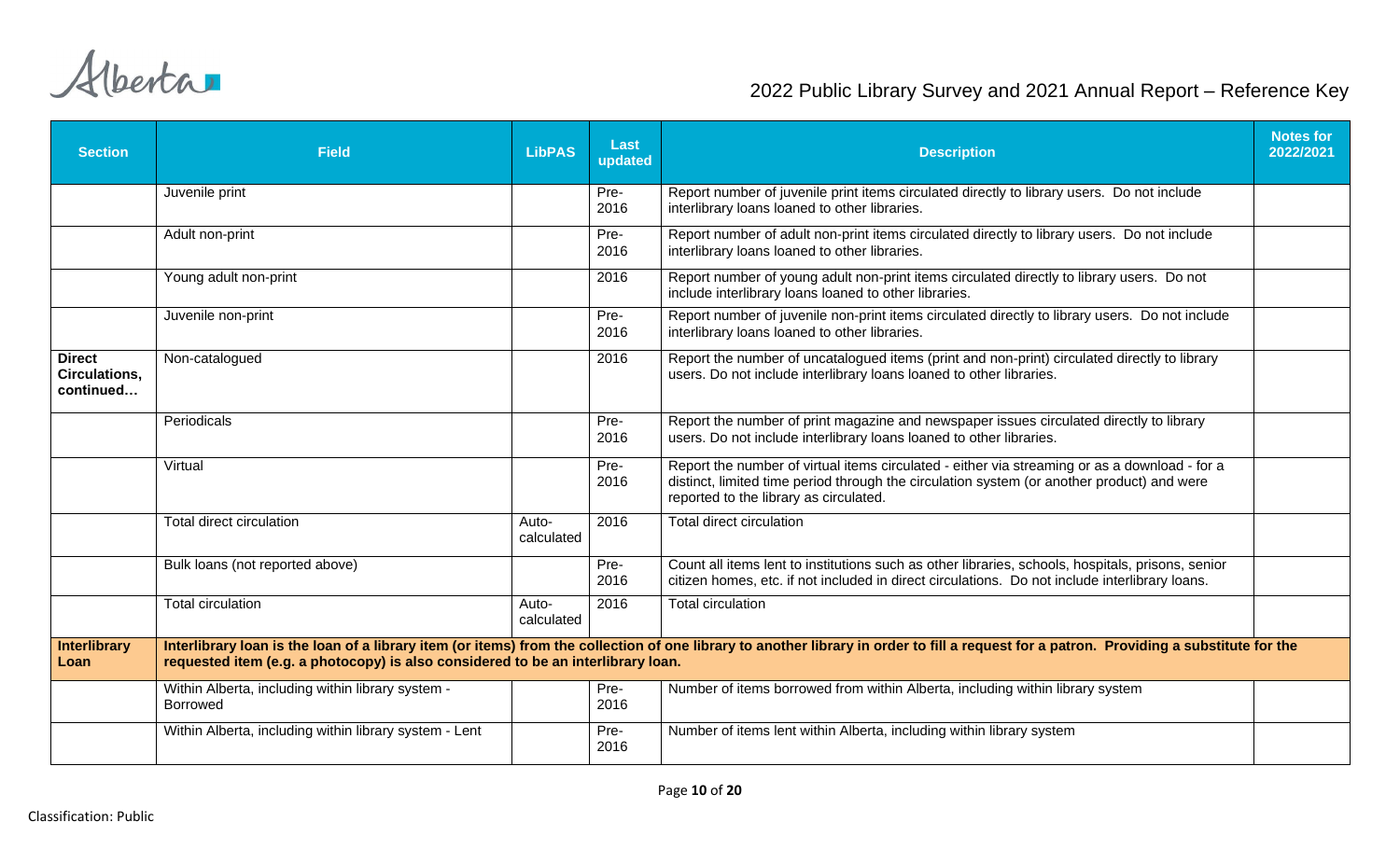| <b>Section</b>                          | <b>Field</b>                                                                                                                                     | <b>LibPAS</b>       | Last<br>updated | <b>Description</b>                                                                                                                                                                                                                                                                                                                                                                                                                                                                                                                                    | <b>Notes for</b><br>2022/2021 |
|-----------------------------------------|--------------------------------------------------------------------------------------------------------------------------------------------------|---------------------|-----------------|-------------------------------------------------------------------------------------------------------------------------------------------------------------------------------------------------------------------------------------------------------------------------------------------------------------------------------------------------------------------------------------------------------------------------------------------------------------------------------------------------------------------------------------------------------|-------------------------------|
|                                         | Inter-provincial - Borrowed                                                                                                                      |                     | Pre-<br>2016    | Number of items borrowed from outside Alberta, but within Canada                                                                                                                                                                                                                                                                                                                                                                                                                                                                                      |                               |
|                                         | Inter-provincial - Lent                                                                                                                          |                     | Pre-<br>2016    | Number of items lent outside Alberta, but within Canada                                                                                                                                                                                                                                                                                                                                                                                                                                                                                               |                               |
|                                         | Outside Canada - Borrowed                                                                                                                        |                     | Pre-<br>2016    | Number of items borrowed from outside Canada                                                                                                                                                                                                                                                                                                                                                                                                                                                                                                          |                               |
|                                         | Outside Canada - Lent                                                                                                                            |                     | Pre-<br>2016    | Number of items lent outside Canada                                                                                                                                                                                                                                                                                                                                                                                                                                                                                                                   |                               |
|                                         | <b>Total - Borrowed</b>                                                                                                                          | Auto-<br>calculated | Pre-<br>2016    | Total number of interlibrary loans borrowed                                                                                                                                                                                                                                                                                                                                                                                                                                                                                                           |                               |
|                                         | Total - Lent                                                                                                                                     | Auto-<br>calculated | Pre-<br>2016    | Total number of interlibrary loans lent                                                                                                                                                                                                                                                                                                                                                                                                                                                                                                               |                               |
|                                         | Information Services & Use - Reference transactions, examination services, library visits (in person and virtual) and in-house use of materials. |                     |                 |                                                                                                                                                                                                                                                                                                                                                                                                                                                                                                                                                       |                               |
| <b>Reference</b><br><b>Transactions</b> | Using either an estimate or an actual count, report the number of reference transactions during the reporting year.<br>close?"                   |                     |                 | A reference transaction is an encounter between a library user and a member of the library staff which involves an attempt to supply factual or bibliographic information requiring<br>knowledge, use, recommendation or interpretation of an information source or bibliographic tool. It includes informal technology training sessions, such as how to use email,<br>demonstrating a URL or how to print a document. It does NOT include directional or administrative questions, such as "Where is the washroom?" or "When does the library       |                               |
| <b>Estimate</b>                         | was open to the public).                                                                                                                         |                     |                 | If reference transactions were counted for a one week period to provide an estimate for the reporting year, please report: 1. The number of transactions recorded for the count<br>week 2. The total number of weeks that reference services were available to library users during the reporting year, up to a maximum of 50 weeks If the physical library was<br>closed due to the pandemic but reference service was still available to library users, please include those weeks in the count (in addition to the weeks that the physical library |                               |
|                                         | # of reference transactions during the count week                                                                                                |                     | 2020            | Report the total number of reference transactions received by phone, email, social media<br>and/or in person for the count week. Do not include directional or administrative questions,<br>e.g. "Where is the washroom?" or "When does the library close?"                                                                                                                                                                                                                                                                                           |                               |
|                                         | # of weeks reference service was available                                                                                                       |                     | 2020            | Record the total number of weeks the service was available to library users during the<br>reporting year, up to a maximum of 50. If the library was closed due to the pandemic, but<br>library users could still receive reference services, please include those weeks in the count.                                                                                                                                                                                                                                                                 |                               |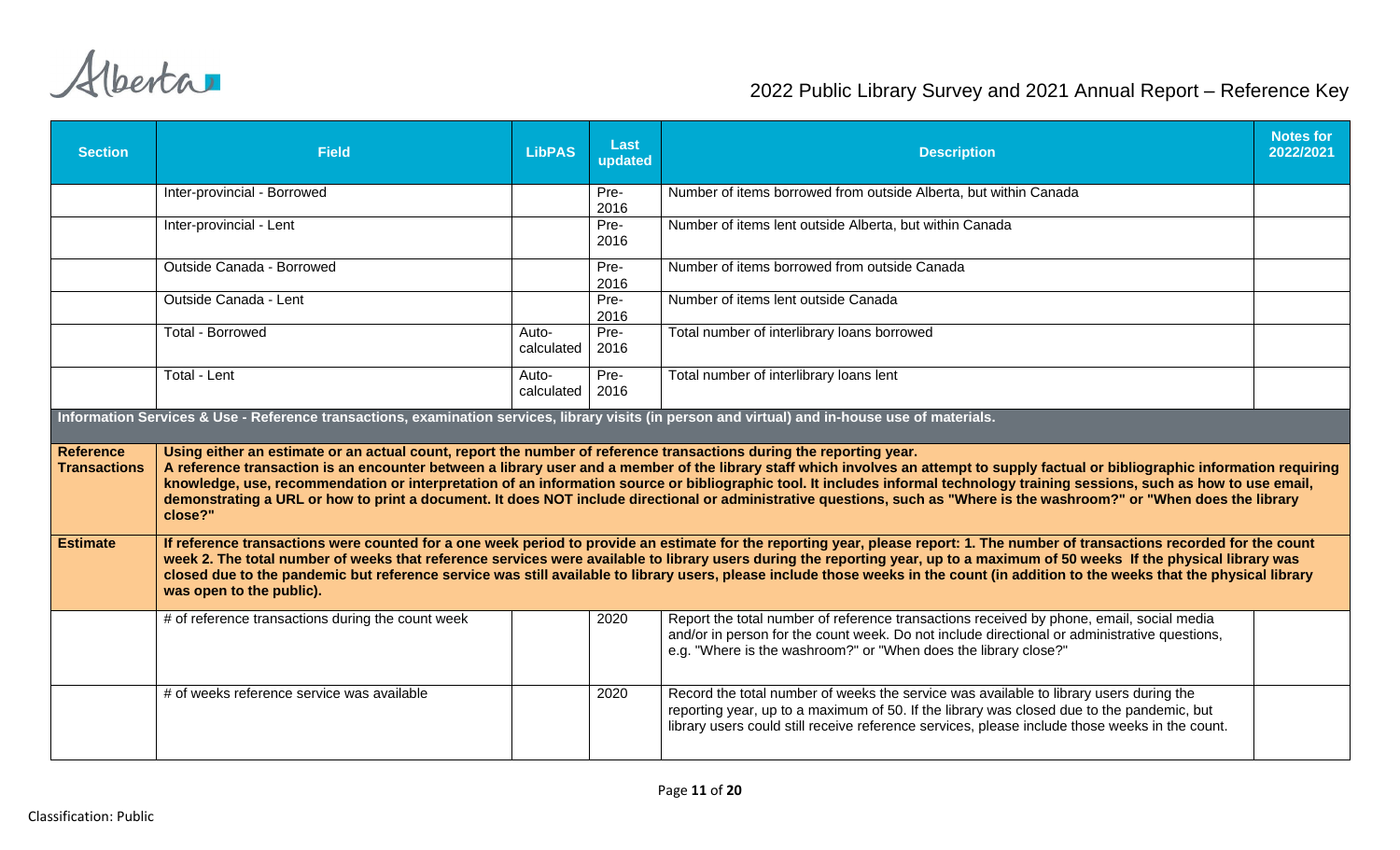| <b>Section</b>                        | <b>Field</b>                                                                                                                                                                                                                                                                                                                                                              | <b>LibPAS</b>       | Last<br>updated | <b>Description</b>                                                                                                                                                                                                                                                                                              | <b>Notes for</b><br>2022/2021 |
|---------------------------------------|---------------------------------------------------------------------------------------------------------------------------------------------------------------------------------------------------------------------------------------------------------------------------------------------------------------------------------------------------------------------------|---------------------|-----------------|-----------------------------------------------------------------------------------------------------------------------------------------------------------------------------------------------------------------------------------------------------------------------------------------------------------------|-------------------------------|
|                                       | Estimate of reference transactions                                                                                                                                                                                                                                                                                                                                        | Auto-<br>calculated | 2020            | Estimate of reference transactions                                                                                                                                                                                                                                                                              |                               |
| <b>Actual Count</b>                   | Only complete this field if reference transactions were recorded as an actual count throughout the reporting year.                                                                                                                                                                                                                                                        |                     |                 |                                                                                                                                                                                                                                                                                                                 |                               |
|                                       | Total reference transactions (actual count)                                                                                                                                                                                                                                                                                                                               |                     | 2020            | Report the total number of reference transactions received by phone, email, social media<br>and/or in person for the reporting year. Do not include directional or administrative questions,<br>e.g. "Where is the washroom?" or "When does the library close?"                                                 |                               |
| <b>Examination</b><br><b>Services</b> | examination services are not provided at the library, please select "Not applicable".                                                                                                                                                                                                                                                                                     |                     |                 | If examination services were provided at the library (e.g., proctoring/invigilating, or exam administration), please report the number of exams held at the library during the reporting year. If                                                                                                               |                               |
|                                       | Total number of exams                                                                                                                                                                                                                                                                                                                                                     |                     | 2018            | Report the total number of exams proctored/invigilated or administered at the library during<br>the reporting year, if applicable.                                                                                                                                                                              |                               |
| <b>In Person</b><br><b>Visits</b>     | smartlockers and visits for curbside/hold pick ups.                                                                                                                                                                                                                                                                                                                       |                     |                 | Using either an estimate or an actual count, report the number of visits to the library, including each time an individual re-entered the library. If applicable, also include visits to                                                                                                                        |                               |
| <b>Estimate</b>                       | If in person visits were counted for a one week period to provide an estimate for the reporting year, please report:<br>1. The number of in person visits recorded for the count week<br>2. The total number of weeks that library users were able to visit the library and receive service, up to a maximum of 50 weeks<br>the physical library was open to the public). |                     |                 | If the physical library was closed due to the pandemic but library users could access curbside/hold pick up, please include those weeks in the count (in addition to the weeks that                                                                                                                             |                               |
|                                       | # of library visits during the count week                                                                                                                                                                                                                                                                                                                                 |                     | 2020            | Report the total number of library users visiting the library during the count week, including<br>each time someone re-entered the library. If applicable, also include visits to smartlockers and<br>visits for curbside/hold pick ups.                                                                        |                               |
|                                       | # of weeks the library provided in person service                                                                                                                                                                                                                                                                                                                         |                     | 2020            | Record the total number of weeks that services to library users were available at the physical<br>library during the reporting year, up to a maximum of 50. If the library was closed due to the<br>pandemic, but library users could access curbside/hold pick up, please include those weeks in<br>the count. |                               |
|                                       | Estimate of in person visits                                                                                                                                                                                                                                                                                                                                              | Auto-<br>calculated | 2020            | Estimate of in person visits                                                                                                                                                                                                                                                                                    |                               |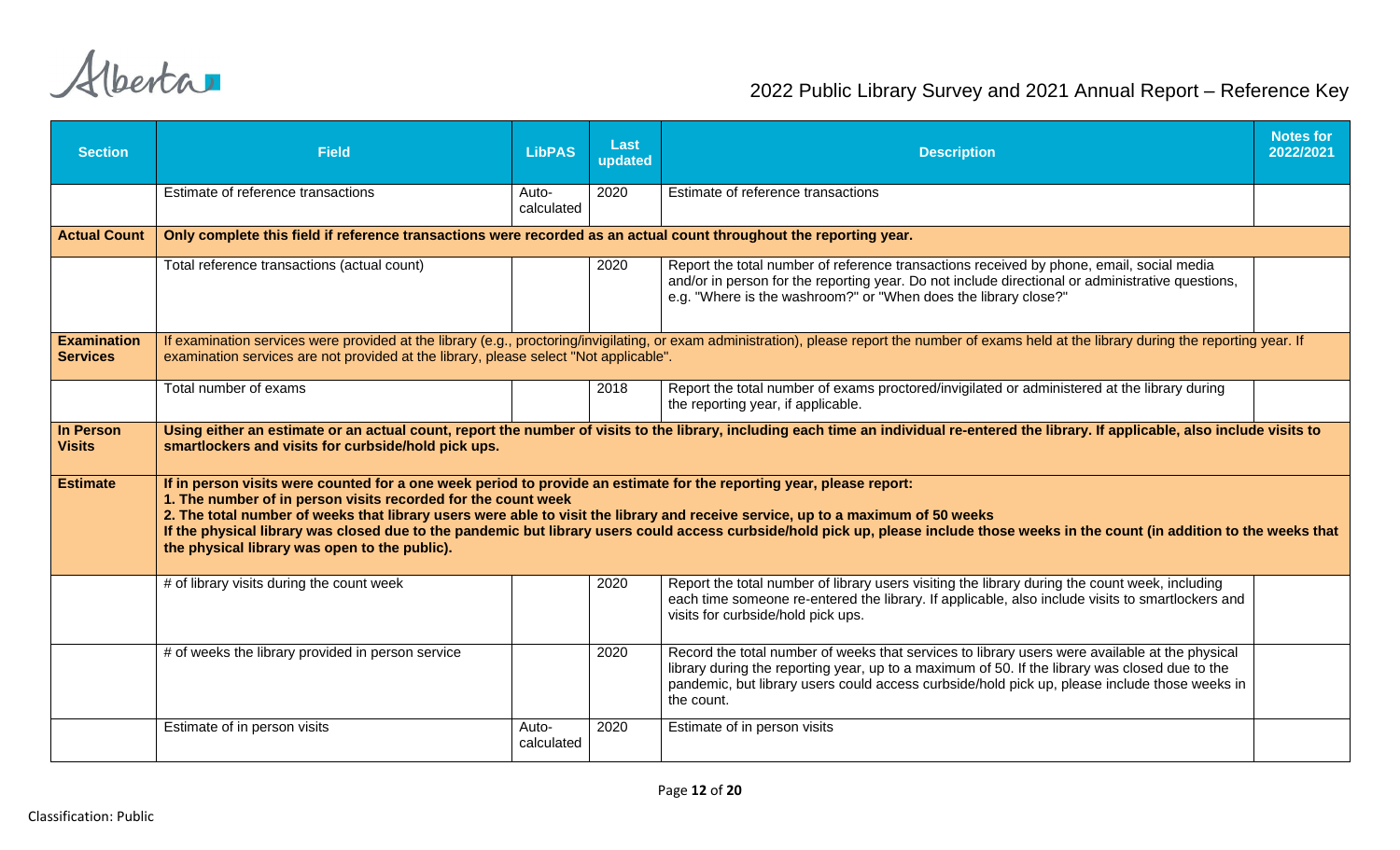| <b>Section</b>                           | <b>Field</b>                                                                                                                                                                                                                                                                                                                                                                                                                                                                                                                                                          | <b>LibPAS</b>       | Last<br>updated | <b>Description</b>                                                                                                                                                                                                                          | <b>Notes for</b><br>2022/2021 |  |  |  |
|------------------------------------------|-----------------------------------------------------------------------------------------------------------------------------------------------------------------------------------------------------------------------------------------------------------------------------------------------------------------------------------------------------------------------------------------------------------------------------------------------------------------------------------------------------------------------------------------------------------------------|---------------------|-----------------|---------------------------------------------------------------------------------------------------------------------------------------------------------------------------------------------------------------------------------------------|-------------------------------|--|--|--|
| <b>Actual Count</b>                      | Only complete this field if in person visits to the library were recorded as an actual count throughout the year.                                                                                                                                                                                                                                                                                                                                                                                                                                                     |                     |                 |                                                                                                                                                                                                                                             |                               |  |  |  |
|                                          | Total in person visits (actual count)                                                                                                                                                                                                                                                                                                                                                                                                                                                                                                                                 |                     | 2020            | Report the total number of library users visiting the library, including each time someone re-<br>entered the library, for the reporting year. If applicable, also include visits to smartlockers and<br>visits for curbside/hold pick ups. |                               |  |  |  |
| <b>Virtual Visits</b>                    | Report the number visits to the library's website. This also includes the number of visits to the online library catalogue. If you do not have a library website or an online catalogue,<br>select "Not applicable".                                                                                                                                                                                                                                                                                                                                                  |                     |                 |                                                                                                                                                                                                                                             |                               |  |  |  |
|                                          | Visits to library website                                                                                                                                                                                                                                                                                                                                                                                                                                                                                                                                             |                     | 2020            | Report the number of visits to the library's website. If you do not have a library website or an<br>online catalogue, select "Not applicable".                                                                                              |                               |  |  |  |
| <b>In Library</b><br><b>Material Use</b> | Using either an estimate or an actual count, report the number of physical materials used in the library but not circulated during the reporting year.                                                                                                                                                                                                                                                                                                                                                                                                                |                     |                 |                                                                                                                                                                                                                                             |                               |  |  |  |
| <b>Estimate</b>                          | If in library material use was counted for a one week period to provide an estimate for the reporting year, please report:<br>1. The number of materials used (but not circulated) for the count week<br>2. The total number of weeks that library users were able to visit the library and access the physical library collection, up to a maximum of 50 weeks<br>If the library has not reopened with access to the physical library collection due to the pandemic and a count week was not completed prior to the closure, please select "Data not<br>available." |                     |                 |                                                                                                                                                                                                                                             |                               |  |  |  |
|                                          | # of materials used during count week                                                                                                                                                                                                                                                                                                                                                                                                                                                                                                                                 |                     | 2020            | Report the total number of materials used (but not circulated) for the count week.                                                                                                                                                          |                               |  |  |  |
|                                          | # of weeks in house use was available                                                                                                                                                                                                                                                                                                                                                                                                                                                                                                                                 |                     | 2020            | Record the total number of weeks that library users were able to visit the library and access<br>the physical library collection during the reporting year, up to a maximum of 50.                                                          |                               |  |  |  |
|                                          | Estimate of in library material use                                                                                                                                                                                                                                                                                                                                                                                                                                                                                                                                   | Auto-<br>calculated | 2020            | Estimate of in library material use.                                                                                                                                                                                                        |                               |  |  |  |
| <b>Actual Count</b>                      | Only complete this field if in library material use was recorded as an actual count throughout the reporting year.                                                                                                                                                                                                                                                                                                                                                                                                                                                    |                     |                 |                                                                                                                                                                                                                                             |                               |  |  |  |
|                                          | Total in library material use (actual count)                                                                                                                                                                                                                                                                                                                                                                                                                                                                                                                          |                     | 2020            | Report the total number of physical materials used in the library but not circulated during the<br>reporting year.                                                                                                                          |                               |  |  |  |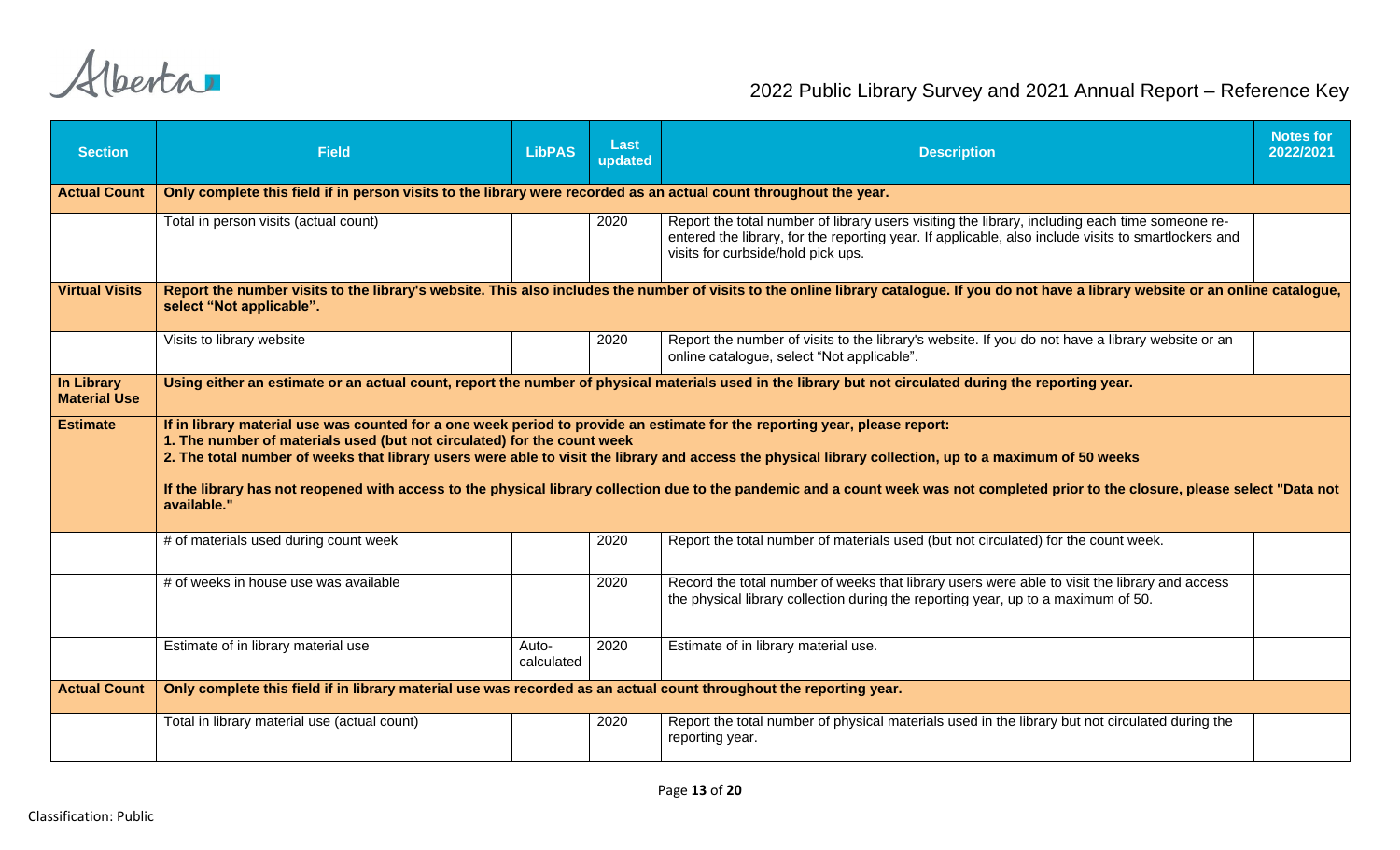| <b>Section</b>                                                                                                                                                                                                                                                                                                                                                                                                       | <b>Field</b>                                                                                                                                | <b>LibPAS</b> | Last<br>updated | <b>Description</b>                                                                                                                                                                                                                                                                                                                                                                              | <b>Notes for</b><br>2022/2021 |  |  |  |
|----------------------------------------------------------------------------------------------------------------------------------------------------------------------------------------------------------------------------------------------------------------------------------------------------------------------------------------------------------------------------------------------------------------------|---------------------------------------------------------------------------------------------------------------------------------------------|---------------|-----------------|-------------------------------------------------------------------------------------------------------------------------------------------------------------------------------------------------------------------------------------------------------------------------------------------------------------------------------------------------------------------------------------------------|-------------------------------|--|--|--|
| Programs                                                                                                                                                                                                                                                                                                                                                                                                             |                                                                                                                                             |               |                 |                                                                                                                                                                                                                                                                                                                                                                                                 |                               |  |  |  |
| A library program is a pre-planned, coordinated event that: meets a service response as indicated in the board's Plan of Service; is hosted/presented by the public library; is set for a designated<br>time and place; has a defined purpose; has library resources (staff time, money, etc.) dedicated to it - i.e. is budgeted for; and may involve a registration process and/or some promotion of the<br>event. |                                                                                                                                             |               |                 |                                                                                                                                                                                                                                                                                                                                                                                                 |                               |  |  |  |
|                                                                                                                                                                                                                                                                                                                                                                                                                      |                                                                                                                                             |               |                 | Please report the total number of program participants and sessions per age category, combining in person, pre-recorded and live virtual programs.<br>NOTE: If you are able to break down your attendance by the different types of program delivery (Live, pre-recorded, in person, etc.) you can provide the data in the note field.                                                          |                               |  |  |  |
| In person programs:                                                                                                                                                                                                                                                                                                                                                                                                  | How to count for the different types of program delivery:                                                                                   |               |                 |                                                                                                                                                                                                                                                                                                                                                                                                 |                               |  |  |  |
|                                                                                                                                                                                                                                                                                                                                                                                                                      | Total number of in person sessions: count each program that was offered.                                                                    |               |                 |                                                                                                                                                                                                                                                                                                                                                                                                 |                               |  |  |  |
|                                                                                                                                                                                                                                                                                                                                                                                                                      |                                                                                                                                             |               |                 | Total number of participants: count each individual that attended. If your program is a registered program, for example 6 sessions with 21 people registered to attend, it would be counted as 6 x                                                                                                                                                                                              |                               |  |  |  |
|                                                                                                                                                                                                                                                                                                                                                                                                                      | was housed in another building elsewhere in town. Weekly class visits are a program of the school.                                          |               |                 | 21 for a total of 126 participants. Public libraries housed in schools - DO NOT count weekly class visits to the library, unless each class would have come to the public library every week even if it                                                                                                                                                                                         |                               |  |  |  |
| Live virtual programs:                                                                                                                                                                                                                                                                                                                                                                                               |                                                                                                                                             |               |                 |                                                                                                                                                                                                                                                                                                                                                                                                 |                               |  |  |  |
|                                                                                                                                                                                                                                                                                                                                                                                                                      | Total number of live virtual sessions: count the number of live programs offered across all the various platforms you used to deliver them. |               |                 |                                                                                                                                                                                                                                                                                                                                                                                                 |                               |  |  |  |
|                                                                                                                                                                                                                                                                                                                                                                                                                      |                                                                                                                                             |               |                 | Total number of live virtual viewers: use the peak number of viewers, if possible. This one is admittedly tricky as there may be differences in stats recording across different platforms, and in<br>some instances the data may be gone and not recoverable. Provide the most accurate information you have, and use the notes field in the LibPAS to provide any comments you have about the |                               |  |  |  |
| data.                                                                                                                                                                                                                                                                                                                                                                                                                |                                                                                                                                             |               |                 |                                                                                                                                                                                                                                                                                                                                                                                                 |                               |  |  |  |
| <b>Pre-record virtual programs:</b>                                                                                                                                                                                                                                                                                                                                                                                  |                                                                                                                                             |               |                 |                                                                                                                                                                                                                                                                                                                                                                                                 |                               |  |  |  |
|                                                                                                                                                                                                                                                                                                                                                                                                                      | Total number of pre-recorded virtual sessions: count each video/program once.                                                               |               |                 | Total number of pre-recorded virtual viewers: use total number of views for the duration the pre-recorded program was available (if it is no longer online), or as of December 31, 2021 if it is still                                                                                                                                                                                          |                               |  |  |  |
|                                                                                                                                                                                                                                                                                                                                                                                                                      |                                                                                                                                             |               |                 | available. Note that you may need to keep track of this number if the video will be available in 2022 for reporting on additional views in 2022 (e.g. to calculate views after Dec 31, 2021)                                                                                                                                                                                                    |                               |  |  |  |
|                                                                                                                                                                                                                                                                                                                                                                                                                      | Other types of non-traditional programs, e.g. phone programs:                                                                               |               |                 | We are aware that some libraries were doing one on one or phone type programs. Those you would track as you would an in person session, by counting the number of times it took place and                                                                                                                                                                                                       |                               |  |  |  |
|                                                                                                                                                                                                                                                                                                                                                                                                                      | how many participants were involved.                                                                                                        |               |                 |                                                                                                                                                                                                                                                                                                                                                                                                 |                               |  |  |  |
|                                                                                                                                                                                                                                                                                                                                                                                                                      |                                                                                                                                             |               |                 |                                                                                                                                                                                                                                                                                                                                                                                                 |                               |  |  |  |
|                                                                                                                                                                                                                                                                                                                                                                                                                      | Children's - total # of programs offered (in person,<br>virtually, etc.)                                                                    |               | 2020            | Report the number of children's programs. A children's program is any planned event for<br>which the primary audience is children approximately 11 years of age or younger.                                                                                                                                                                                                                     |                               |  |  |  |
|                                                                                                                                                                                                                                                                                                                                                                                                                      | Children's - total # of participants (in person, virtually,<br>etc.)                                                                        |               | 2020            | Report the number of participants. If the parent or guardian is an active participant in the<br>program, they may also be counted.                                                                                                                                                                                                                                                              |                               |  |  |  |
|                                                                                                                                                                                                                                                                                                                                                                                                                      | Young Adult - total # of programs offered (in person,<br>virtually, etc.)                                                                   |               | 2020            | Report the number of young adult programs. A young adult program is any planned event for<br>which the primary audience is young adults from ages 12 through 18 (approximately).                                                                                                                                                                                                                |                               |  |  |  |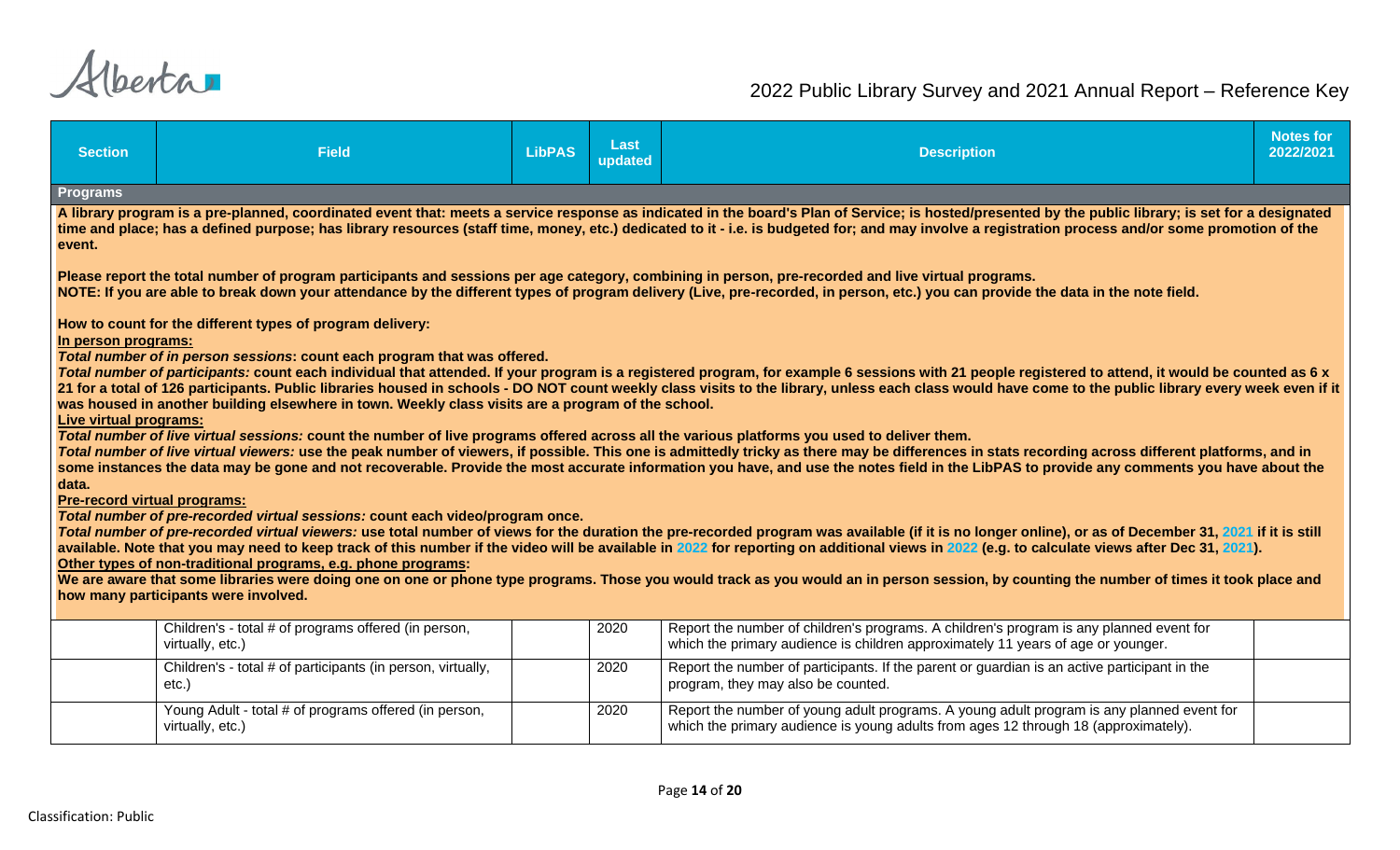| <b>Section</b>  | <b>Field</b>                                                                           | <b>LibPAS</b>       | <b>Last</b><br>updated | <b>Description</b>                                                                                                                                                                                                                                                                                                                                  | <b>Notes for</b><br>2022/2021 |
|-----------------|----------------------------------------------------------------------------------------|---------------------|------------------------|-----------------------------------------------------------------------------------------------------------------------------------------------------------------------------------------------------------------------------------------------------------------------------------------------------------------------------------------------------|-------------------------------|
|                 | Young Adult - total # of participants (in person,<br>virtually, etc.)                  |                     | 2020                   | Report the number of participants. If the parent or guardian is an active participant in the<br>program, they may also be counted.                                                                                                                                                                                                                  |                               |
|                 | Adult - total # of programs offered (in person, virtually,<br>$etc.$ )                 |                     | 2020                   | Report the number of adult programs. An adult program is any planned event for which the<br>primary audience is people 18 years of age or older.                                                                                                                                                                                                    |                               |
|                 | Adult - total # of participants (in person, virtually, etc.)                           |                     | 2020                   | Report the number of participants                                                                                                                                                                                                                                                                                                                   |                               |
|                 | Family/Multigenerational - total # of programs offered<br>(in person, virtually, etc.) |                     | 2020                   | Report the number of family/multigenerational programs. A family/multigenerational program<br>is any planned event for which the primary audience encompasses multiple age groups.                                                                                                                                                                  |                               |
|                 | Family/Multigenerational - total # of participants (in<br>person, virtually, etc.)     |                     | 2020                   | Report the number of participants                                                                                                                                                                                                                                                                                                                   |                               |
|                 | Outreach - total # of programs offered (in person,<br>virtually, etc.)                 |                     | 2020                   | Report the number of outreach programs. An outreach program is a program run by library<br>staff and/or library volunteers that does not take place within the library or on library grounds.                                                                                                                                                       |                               |
|                 | Outreach - total # of participants (in person, virtually,<br>$etc.$ )                  |                     | 2020                   | Report the number of participants                                                                                                                                                                                                                                                                                                                   |                               |
|                 | Other - total # of programs offered (in person, virtually,<br>$etc.$ )                 |                     | 2020                   | Report the number of other programs that have not been recorded elsewhere.                                                                                                                                                                                                                                                                          |                               |
|                 | Other programs - Participants (in person, virtually, etc.)                             |                     | 2020                   | Report the number of participants                                                                                                                                                                                                                                                                                                                   |                               |
|                 | Total - # of programs offered (in person, virtually, etc.)                             | Auto-<br>calculated | 2020                   | Total number of programs offered                                                                                                                                                                                                                                                                                                                    |                               |
|                 | Total - # of participants (in person, virtually, etc.)                                 | Auto-<br>calculated | 2020                   | Total number of program participants                                                                                                                                                                                                                                                                                                                |                               |
| <b>Outreach</b> |                                                                                        |                     |                        | Report the total number of outreach programs (all age categories combined). An outreach program is a program run by library staff and/or library volunteers that does not take<br>place within the library or on library grounds. Outreach programs should not also be counted in the totals above for regular programs (to avoid double counting). |                               |
|                 | Total # of outreach programs offered                                                   |                     | 2019                   | Report the number of outreach programs. An outreach program is a program run by library<br>staff and/or library volunteers that does not take place within the library or on library grounds.                                                                                                                                                       |                               |
|                 | Total # of outreach program participants                                               |                     | 2020                   | Total number of outreach program participants.                                                                                                                                                                                                                                                                                                      |                               |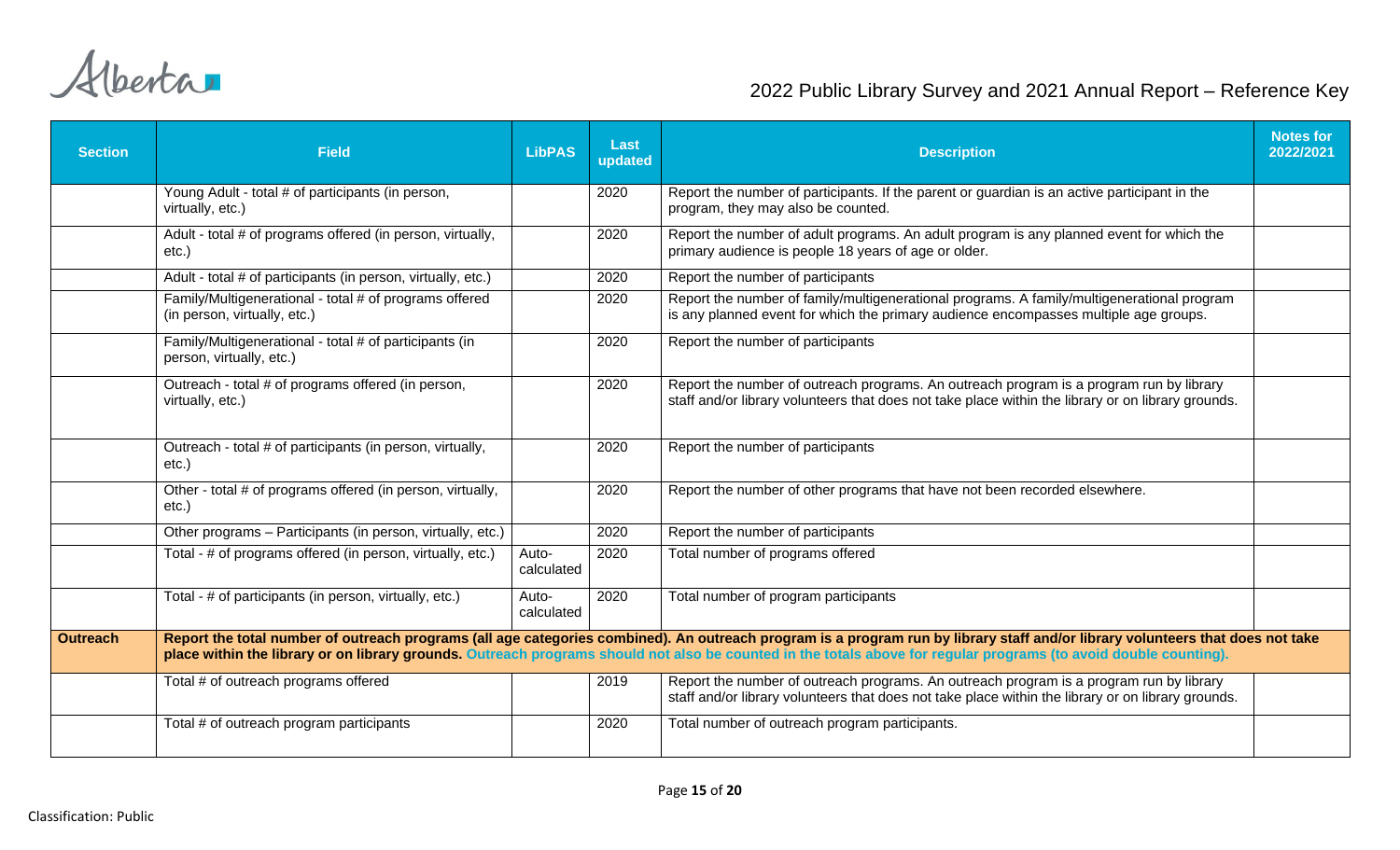| <b>Section</b>                       | <b>Field</b>                                                                                                                                                                                                                                                                                                                                                                                                                                                                                                                                                                                              | <b>LibPAS</b> | Last<br>updated | <b>Description</b>                                                                                                                                   | <b>Notes for</b><br>2022/2021 |  |  |  |
|--------------------------------------|-----------------------------------------------------------------------------------------------------------------------------------------------------------------------------------------------------------------------------------------------------------------------------------------------------------------------------------------------------------------------------------------------------------------------------------------------------------------------------------------------------------------------------------------------------------------------------------------------------------|---------------|-----------------|------------------------------------------------------------------------------------------------------------------------------------------------------|-------------------------------|--|--|--|
| Library<br><b>Awareness</b>          | Count of activities that the library participated in which promoted awareness of the library. These activities are not considered programs as they do not meet a service response<br>(i.e. an identified need from the community). Examples include trade shows, an open house, participation in community nights, etc.                                                                                                                                                                                                                                                                                   |               |                 |                                                                                                                                                      |                               |  |  |  |
|                                      | Total # of library awareness sessions                                                                                                                                                                                                                                                                                                                                                                                                                                                                                                                                                                     |               | 2016            | Report the number of activities that promoted awareness of the library (e.g. trade shows, an<br>open house, participation in community nights, etc.) |                               |  |  |  |
|                                      | Total # of library awareness participants                                                                                                                                                                                                                                                                                                                                                                                                                                                                                                                                                                 |               | 2020            | Total number of library awareness participants.                                                                                                      |                               |  |  |  |
|                                      | Social Media - Please provide the names of the social media platforms used to promote the library, the URL or username for the account, etc., and any relevant metrics. If more than 5 different<br>social media platforms are used, please use the "Add Notes" feature to record the additional data.                                                                                                                                                                                                                                                                                                    |               |                 |                                                                                                                                                      |                               |  |  |  |
|                                      | Name of platform                                                                                                                                                                                                                                                                                                                                                                                                                                                                                                                                                                                          |               | 2016            | Name of social media platform, e.g. Facebook, Twitter                                                                                                |                               |  |  |  |
|                                      | URL/username                                                                                                                                                                                                                                                                                                                                                                                                                                                                                                                                                                                              |               | 2016            | Username or URL for the social media platform, e.g.<br>https://www.facebook.com/MarigoldLibrarySystem (for discoverability).                         |                               |  |  |  |
|                                      | <b>Metrics</b>                                                                                                                                                                                                                                                                                                                                                                                                                                                                                                                                                                                            |               | 2016            | Number of views, likes, follows, etc. (as applicable for the platform)                                                                               |                               |  |  |  |
| <b>Cardholders, Fees, Facilities</b> |                                                                                                                                                                                                                                                                                                                                                                                                                                                                                                                                                                                                           |               |                 |                                                                                                                                                      |                               |  |  |  |
| <b>Total</b><br><b>Cardholders</b>   | Report the number of active cardholders as of December 31 in the reporting year (active cardholders are those whose cards have not expired). This includes both resident and<br>non-resident library cards of all types (including family cards) issued by the library. NOTE: If the library offers family cards and provides only one card/one patron account per<br>family (which is shared among all family members), multiply the number of family cards by 3.1. If all members of a family receive their own card and have their own patron record,<br>do not multiply by 3.1.                       |               |                 |                                                                                                                                                      |                               |  |  |  |
|                                      | Total cardholders (resident and non-resident)                                                                                                                                                                                                                                                                                                                                                                                                                                                                                                                                                             |               | 2016            | Total number of active cardholders                                                                                                                   |                               |  |  |  |
| <b>Card Fees</b>                     | Indicate YES or NO if card fees were charged for the following specific patron types: adult, juvenile, senior and family, during the reporting year. If card fees were charged for a<br>patron type that is not listed, indicate so in "Other". Please use the "Add Note" feature if an explanation is necessary. DO NOT leave these fields blank - answer either YES or NO<br>for each. If you indicated YES for any of the listed patron types, please report the annual card fee charged as set out in the library board's bylaw. If no card fees are charged<br>please leave the amount(s) as \$0.00. |               |                 |                                                                                                                                                      |                               |  |  |  |
|                                      | Adult - Did you charge card fees?                                                                                                                                                                                                                                                                                                                                                                                                                                                                                                                                                                         |               | 2020            | Did you charge card fees for adults?                                                                                                                 |                               |  |  |  |
|                                      | Adult - If yes, how much?                                                                                                                                                                                                                                                                                                                                                                                                                                                                                                                                                                                 |               | 2016            | Card fee amount (if applicable)                                                                                                                      |                               |  |  |  |
|                                      | Juvenile - Did you charge card fees?                                                                                                                                                                                                                                                                                                                                                                                                                                                                                                                                                                      |               | 2020            | Did you charge card fees for juveniles?                                                                                                              |                               |  |  |  |
|                                      | Juvenile - If yes, how much?                                                                                                                                                                                                                                                                                                                                                                                                                                                                                                                                                                              |               | 2016            | Card fee amount (if applicable)                                                                                                                      |                               |  |  |  |
|                                      | Senior - Did you charge card fees?                                                                                                                                                                                                                                                                                                                                                                                                                                                                                                                                                                        |               | 2020            | Did you charge card fees for seniors?                                                                                                                |                               |  |  |  |
|                                      | Senior - If yes, how much?                                                                                                                                                                                                                                                                                                                                                                                                                                                                                                                                                                                |               | 2016            | Card fee amount (if applicable)                                                                                                                      |                               |  |  |  |
|                                      | Family - Did you charge card fees?                                                                                                                                                                                                                                                                                                                                                                                                                                                                                                                                                                        |               | 2020            | Did you charge card fees for families?                                                                                                               |                               |  |  |  |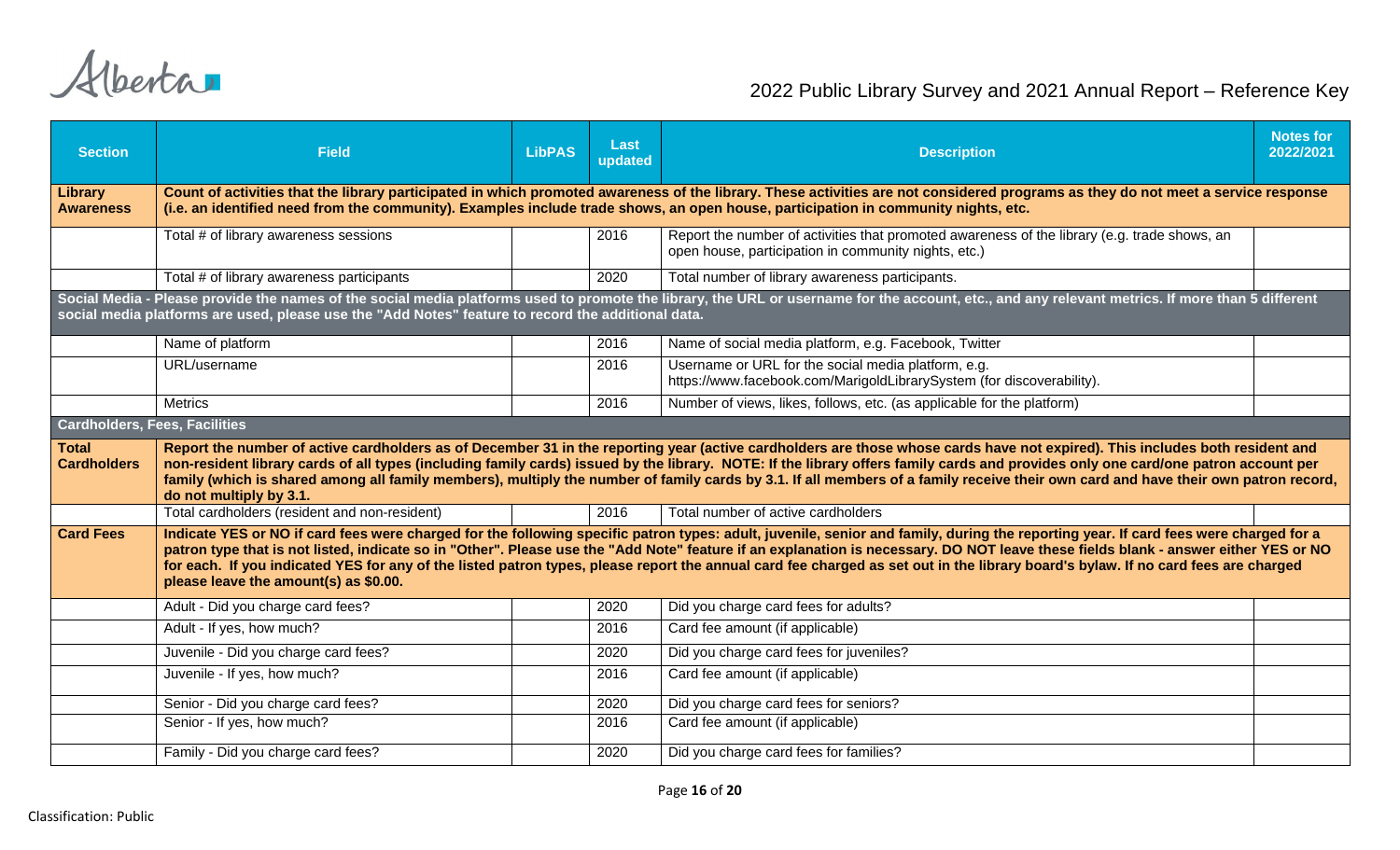| <b>Section</b>                   | <b>Field</b>                                                                                                                                                                                                                                                                                                                                                                                                                                                                                                                                                                                                                                                  | <b>LibPAS</b>       | Last<br>updated | <b>Description</b>                                                                                                                                                                                                                                                                                                                                                                                  | <b>Notes for</b><br>2022/2021 |  |
|----------------------------------|---------------------------------------------------------------------------------------------------------------------------------------------------------------------------------------------------------------------------------------------------------------------------------------------------------------------------------------------------------------------------------------------------------------------------------------------------------------------------------------------------------------------------------------------------------------------------------------------------------------------------------------------------------------|---------------------|-----------------|-----------------------------------------------------------------------------------------------------------------------------------------------------------------------------------------------------------------------------------------------------------------------------------------------------------------------------------------------------------------------------------------------------|-------------------------------|--|
|                                  | Family - If yes, how much?                                                                                                                                                                                                                                                                                                                                                                                                                                                                                                                                                                                                                                    |                     | 2016            | Card fee amount (if applicable)                                                                                                                                                                                                                                                                                                                                                                     |                               |  |
|                                  | Other - Did you charge card fees?                                                                                                                                                                                                                                                                                                                                                                                                                                                                                                                                                                                                                             |                     | 2020            | Did you charge card fees for other categories of cards?                                                                                                                                                                                                                                                                                                                                             |                               |  |
|                                  | Other - If yes, how much?                                                                                                                                                                                                                                                                                                                                                                                                                                                                                                                                                                                                                                     |                     | 2016            | Card fee amount (if applicable)                                                                                                                                                                                                                                                                                                                                                                     |                               |  |
| <b>Facility Size</b>             | A service point is a location where users can directly access library service. This includes mobile libraries (e.g. bookmobiles). Report the area in square metres of all library<br>service points operated by the library board during the reporting year. Include all areas used for library purposes, e.g. shelves, workroom, study area, computer labs. Do not<br>include areas used solely for janitorial, custodial, and mechanical storage or service. Do not include auditoria, art gallery space, coffee shops, and commercial space. In order to<br>convert a measurement of square feet to one of square metres, multiply square footage by 0.09. |                     |                 |                                                                                                                                                                                                                                                                                                                                                                                                     |                               |  |
|                                  | Library area (Sq. metres)                                                                                                                                                                                                                                                                                                                                                                                                                                                                                                                                                                                                                                     | Prefilled           | 2016            | Area in square metres of all library service points operated by the board.                                                                                                                                                                                                                                                                                                                          |                               |  |
|                                  | Library area (Sq. feet)                                                                                                                                                                                                                                                                                                                                                                                                                                                                                                                                                                                                                                       | Auto-<br>calculated | Pre-<br>2016    | Area in square feet of all library service points operated by the board.                                                                                                                                                                                                                                                                                                                            |                               |  |
| <b>Facility</b><br><b>Status</b> | the "Comments" box at the end of the annual report.                                                                                                                                                                                                                                                                                                                                                                                                                                                                                                                                                                                                           |                     |                 | These fields are to report on the status of library facilities during the reporting year, separate from the impact of the pandemic. If you wish to report on how the pandemic affected library hours<br>and service availability, please do so in "Library Hours - Summary of Pandemic Impact". If you have other comments about the impact of the pandemic on library service delivery, please use |                               |  |
|                                  | Did the library move locations (temporarily or<br>permanently) during the reporting year? Yes or no                                                                                                                                                                                                                                                                                                                                                                                                                                                                                                                                                           |                     | Pre-<br>2016    | Did the library move locations (temporarily or permanently) during the reporting year?                                                                                                                                                                                                                                                                                                              |                               |  |
|                                  | Please provide a brief explanation (if applicable)                                                                                                                                                                                                                                                                                                                                                                                                                                                                                                                                                                                                            |                     | Pre-<br>2016    | Please provide a brief explanation (if applicable)                                                                                                                                                                                                                                                                                                                                                  |                               |  |
|                                  | Did a new service point open or an existing one<br>permanently close during the reporting year? Yes or no                                                                                                                                                                                                                                                                                                                                                                                                                                                                                                                                                     |                     | 2020            | Did a new service point open or an existing one permanently close during the reporting year?                                                                                                                                                                                                                                                                                                        |                               |  |
|                                  | Please provide a brief explanation (if applicable)                                                                                                                                                                                                                                                                                                                                                                                                                                                                                                                                                                                                            |                     | Pre-<br>2016    | Please provide a brief explanation (if applicable)                                                                                                                                                                                                                                                                                                                                                  |                               |  |
|                                  | Did the library close for renovations at any point during<br>the reporting year? Yes or no                                                                                                                                                                                                                                                                                                                                                                                                                                                                                                                                                                    |                     | 2016            | Did the library close for renovations at any point during the reporting year?                                                                                                                                                                                                                                                                                                                       |                               |  |
|                                  | Please provide a brief explanation (if applicable)                                                                                                                                                                                                                                                                                                                                                                                                                                                                                                                                                                                                            |                     | 2016            | Please provide a brief explanation (if applicable), e.g. how long was the library closed for?                                                                                                                                                                                                                                                                                                       |                               |  |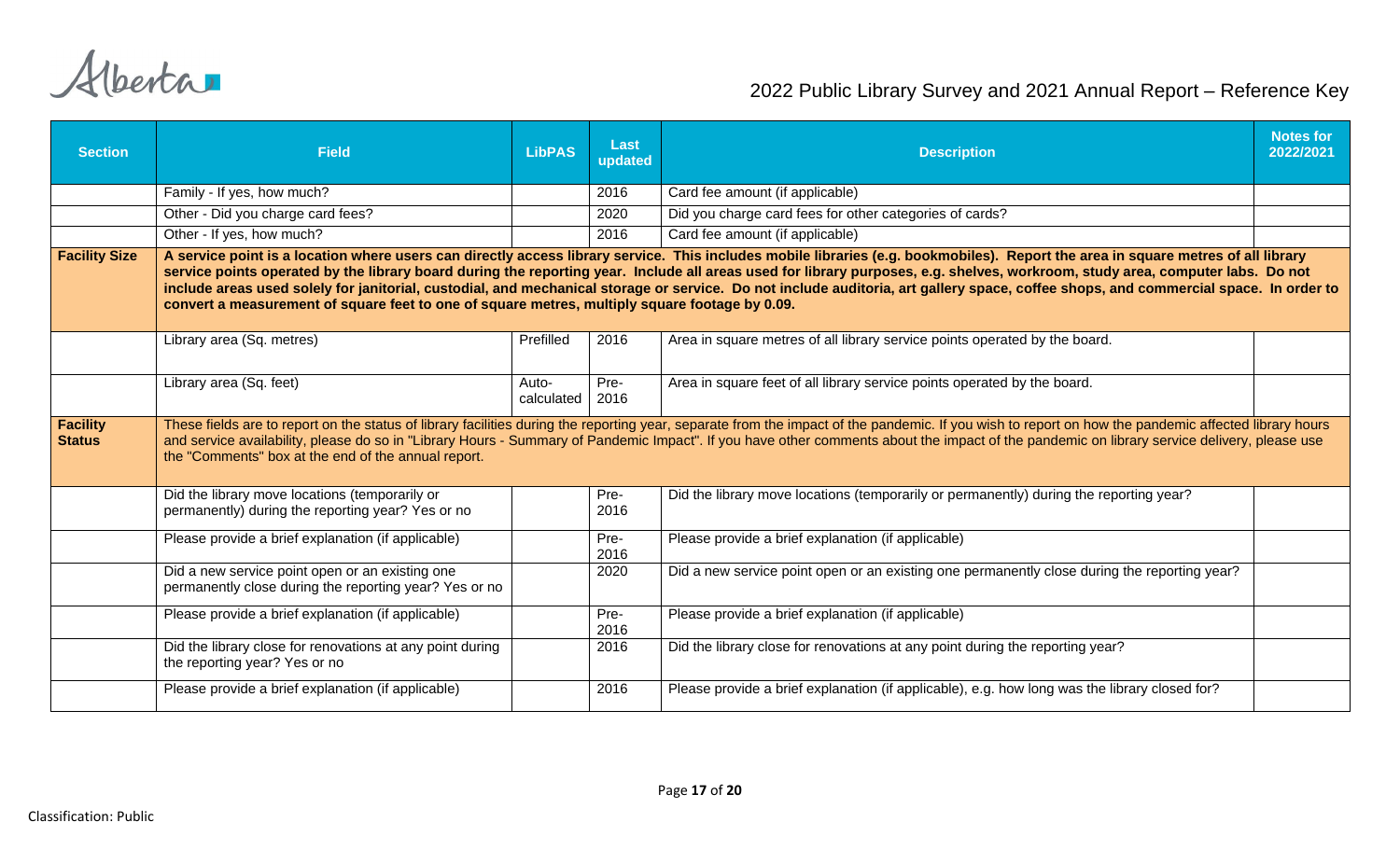|                                       | <b>Electronic Performance Measures</b>                                                                                                                                                                                                                                                                                                                                                                                                                                                                                             |                             |                                                                                                                                                                                                              |  |  |  |
|---------------------------------------|------------------------------------------------------------------------------------------------------------------------------------------------------------------------------------------------------------------------------------------------------------------------------------------------------------------------------------------------------------------------------------------------------------------------------------------------------------------------------------------------------------------------------------|-----------------------------|--------------------------------------------------------------------------------------------------------------------------------------------------------------------------------------------------------------|--|--|--|
| <b>Workstations</b>                   |                                                                                                                                                                                                                                                                                                                                                                                                                                                                                                                                    |                             |                                                                                                                                                                                                              |  |  |  |
|                                       |                                                                                                                                                                                                                                                                                                                                                                                                                                                                                                                                    |                             |                                                                                                                                                                                                              |  |  |  |
|                                       | Workstations with internet access                                                                                                                                                                                                                                                                                                                                                                                                                                                                                                  | Pre-2016                    | Report the number of public workstations with internet access in the library (only report workstations that<br>were for public or shared staff/public use)                                                   |  |  |  |
|                                       | Workstations without internet access                                                                                                                                                                                                                                                                                                                                                                                                                                                                                               | Pre-2016                    | Report the number of public workstations without internet access in the library, such as those dedicated<br>to games, word processing, etc. (do not count workstations that were used exclusively by staff). |  |  |  |
|                                       | Mobile workstations                                                                                                                                                                                                                                                                                                                                                                                                                                                                                                                | 2016                        | Report the number of mobile workstations. These are items such as Chromebooks, laptops and/or tablets<br>or iPads that are provided to patrons for use in the library in lieu of a computer workstation.     |  |  |  |
|                                       | <b>Total workstations</b>                                                                                                                                                                                                                                                                                                                                                                                                                                                                                                          | 2016<br>Auto-<br>calculated | Total number of workstations.                                                                                                                                                                                |  |  |  |
| <b>Workstation</b><br><b>Sessions</b> |                                                                                                                                                                                                                                                                                                                                                                                                                                                                                                                                    |                             |                                                                                                                                                                                                              |  |  |  |
| <b>Estimate</b>                       | If workstation sessions were counted for a one week period to provide an estimate for the reporting year, please report:<br>1. The number of workstation sessions for the count week<br>2. The total number of weeks that public computer access was available library users during the reporting year, up to a maximum of 50 weeks<br>If the library has not reopened with access to public computers since the pandemic closures and a count week was not completed prior to the closure, please select "Data not<br>available." |                             |                                                                                                                                                                                                              |  |  |  |
|                                       | Total workstation sessions during count<br>week                                                                                                                                                                                                                                                                                                                                                                                                                                                                                    | 2020                        | Report the total number of separate times each public workstation was in use during the count week.                                                                                                          |  |  |  |
|                                       | # of weeks public computer access was<br>available                                                                                                                                                                                                                                                                                                                                                                                                                                                                                 | 2020                        | Record the total number of weeks that public computer access was available to library users during the<br>reporting year, up to a maximum of 50.                                                             |  |  |  |
|                                       | Estimate of workstation sessions                                                                                                                                                                                                                                                                                                                                                                                                                                                                                                   | 2020<br>Auto-<br>calculated | Estimate of workstation sessions                                                                                                                                                                             |  |  |  |
| <b>Actual Count</b>                   |                                                                                                                                                                                                                                                                                                                                                                                                                                                                                                                                    |                             | Only complete this field if workstation sessions were recorded as an actual count throughout the reporting year.                                                                                             |  |  |  |
|                                       | Total workstation sessions (actual count)                                                                                                                                                                                                                                                                                                                                                                                                                                                                                          | 2020                        | Report the total number of separate times each public workstation was in use during the reporting year.                                                                                                      |  |  |  |
| <b>Workstation</b><br><b>Hours</b>    | Report the total hours that public workstations were used during the count week. For example, if workstation sessions are 1 hour in length, then track the total number of<br>sessions during the count week (estimate) or the entire year (actual count) and report the number of hours. If workstation session times vary, there will have to be some kind of<br>method employed to determine the hours that the workstations were in use.                                                                                       |                             |                                                                                                                                                                                                              |  |  |  |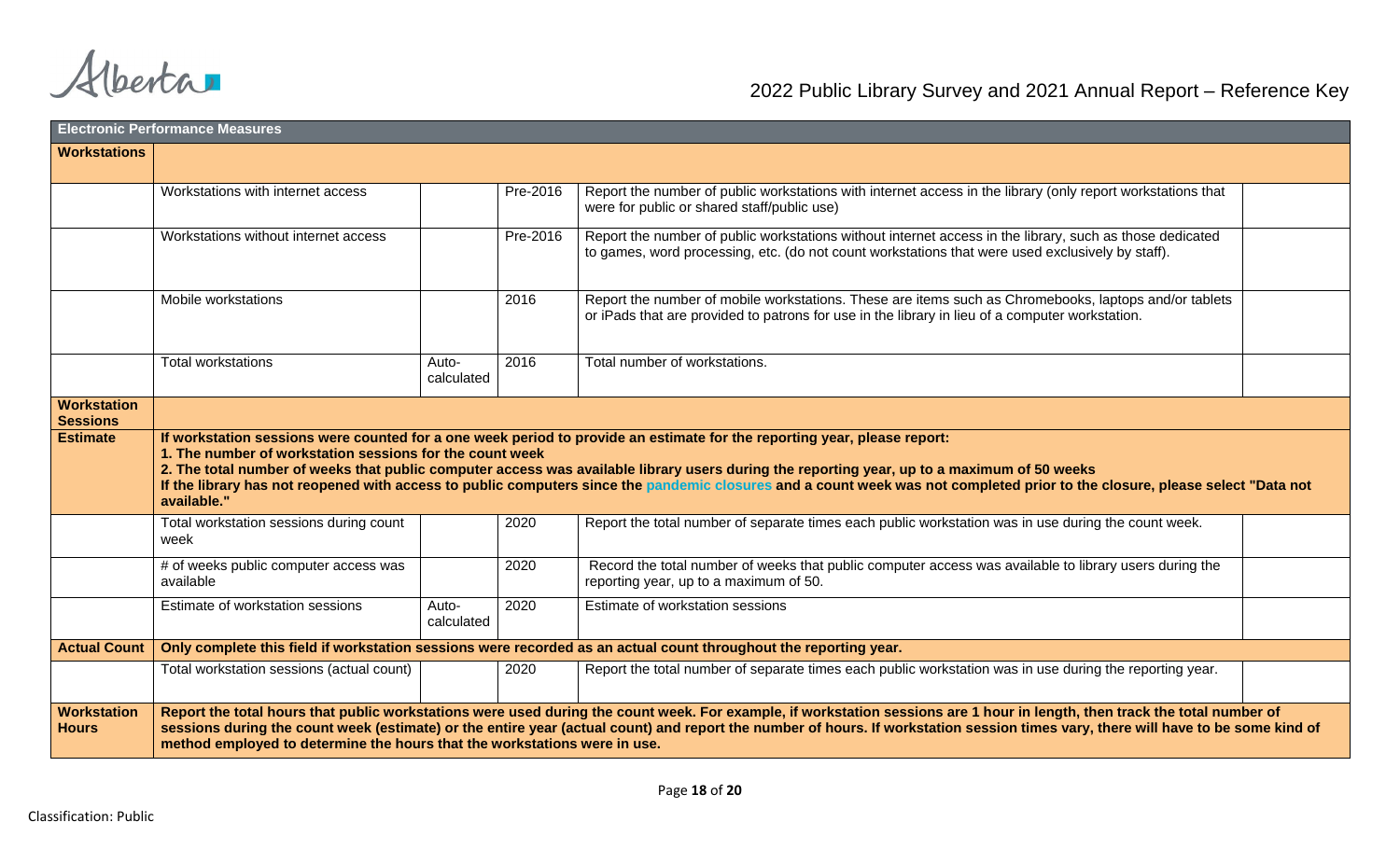| <b>Estimate</b>                        | If workstation hours were counted for a one week period to provide an estimate for the reporting year, please report:<br>1. The number of workstation hours recorded for the count week<br>2. The total number of weeks that computer access was available to library users during the reporting year, up to a maximum of 50 weeks<br>If the library has not reopened with access to public computers since the pandemic closures and a count week was not completed prior to the closure, please select "Data not<br>available." |                     |          |                                                                                                                                                                                                                                                                                                                                                                                                                     |  |  |  |
|----------------------------------------|-----------------------------------------------------------------------------------------------------------------------------------------------------------------------------------------------------------------------------------------------------------------------------------------------------------------------------------------------------------------------------------------------------------------------------------------------------------------------------------------------------------------------------------|---------------------|----------|---------------------------------------------------------------------------------------------------------------------------------------------------------------------------------------------------------------------------------------------------------------------------------------------------------------------------------------------------------------------------------------------------------------------|--|--|--|
|                                        | Total workstation hours during count<br>week                                                                                                                                                                                                                                                                                                                                                                                                                                                                                      |                     | 2020     | Report the total hours that public workstations were used during the count week. For example, if<br>workstation sessions are 1 hour in length, track the total number of sessions during the count week and<br>report the number of hours. If workstation session times vary, there will have to be some kind of method<br>employed to determine the hours that the workstations were in use during the count week. |  |  |  |
|                                        | # of weeks public computer access was<br>available                                                                                                                                                                                                                                                                                                                                                                                                                                                                                |                     | 2020     | Record the total number of weeks that public computer access was available to library users during the<br>reporting year, up to a maximum of 50.                                                                                                                                                                                                                                                                    |  |  |  |
|                                        | Estimate of workstation hours                                                                                                                                                                                                                                                                                                                                                                                                                                                                                                     | Auto-<br>calculated | 2020     | Estimate of workstation hours                                                                                                                                                                                                                                                                                                                                                                                       |  |  |  |
| <b>Actual Count</b>                    |                                                                                                                                                                                                                                                                                                                                                                                                                                                                                                                                   |                     |          | Only complete this field if workstation hours were recorded as an actual count throughout the reporting year.                                                                                                                                                                                                                                                                                                       |  |  |  |
|                                        | Total workstation hours (actual count)                                                                                                                                                                                                                                                                                                                                                                                                                                                                                            |                     | 2020     | Report the total hours that public workstations were actually used during the reporting year.                                                                                                                                                                                                                                                                                                                       |  |  |  |
| <b>Workstation</b><br><b>Use</b>       | If the length of workstation session varies, please provide an average for the session length.<br>If the length of a workstation session is fixed, please provide the fixed length.                                                                                                                                                                                                                                                                                                                                               |                     |          | Indicate the length of time (in minutes) that constitutes a workstation session in your library. Report the number of minutes only (e.g. 60 minutes to indicate 1 hour).                                                                                                                                                                                                                                            |  |  |  |
|                                        | Length of workstation sessions (minutes)                                                                                                                                                                                                                                                                                                                                                                                                                                                                                          |                     | Pre-2016 | Indicate the length of time in minutes that constitutes a workstation session in your library. Report the<br>number of minutes only (e.g. 60 minutes to indicate 1 hour).                                                                                                                                                                                                                                           |  |  |  |
|                                        | Percentage of time workstations in use                                                                                                                                                                                                                                                                                                                                                                                                                                                                                            |                     | Pre-2016 | This field is auto-calculated by LibPAS and requires data in the "Hours open per year" field to work.                                                                                                                                                                                                                                                                                                               |  |  |  |
| <b>Public Wi-Fi</b><br><b>Sessions</b> |                                                                                                                                                                                                                                                                                                                                                                                                                                                                                                                                   |                     |          |                                                                                                                                                                                                                                                                                                                                                                                                                     |  |  |  |
| <b>Estimate</b>                        | If Wi-Fi sessions were counted for a one week period to provide an estimate for the reporting year, please report:<br>1. The number of Wi-Fi sessions for the count week<br>2. The total number of weeks that Wi-Fi was available to library users during the reporting year, up to a maximum of 50 weeks<br>If the physical library was closed due to the pandemic but Wi-Fi was still available to library users (e.g. in the parking lot), please include those weeks in the count.                                            |                     |          |                                                                                                                                                                                                                                                                                                                                                                                                                     |  |  |  |
|                                        | Total Wi-Fi sessions during count week                                                                                                                                                                                                                                                                                                                                                                                                                                                                                            |                     | 2020     | Report the number of discrete Wi-Fi sessions, as captured on a router or similar device, for the count<br>week.                                                                                                                                                                                                                                                                                                     |  |  |  |